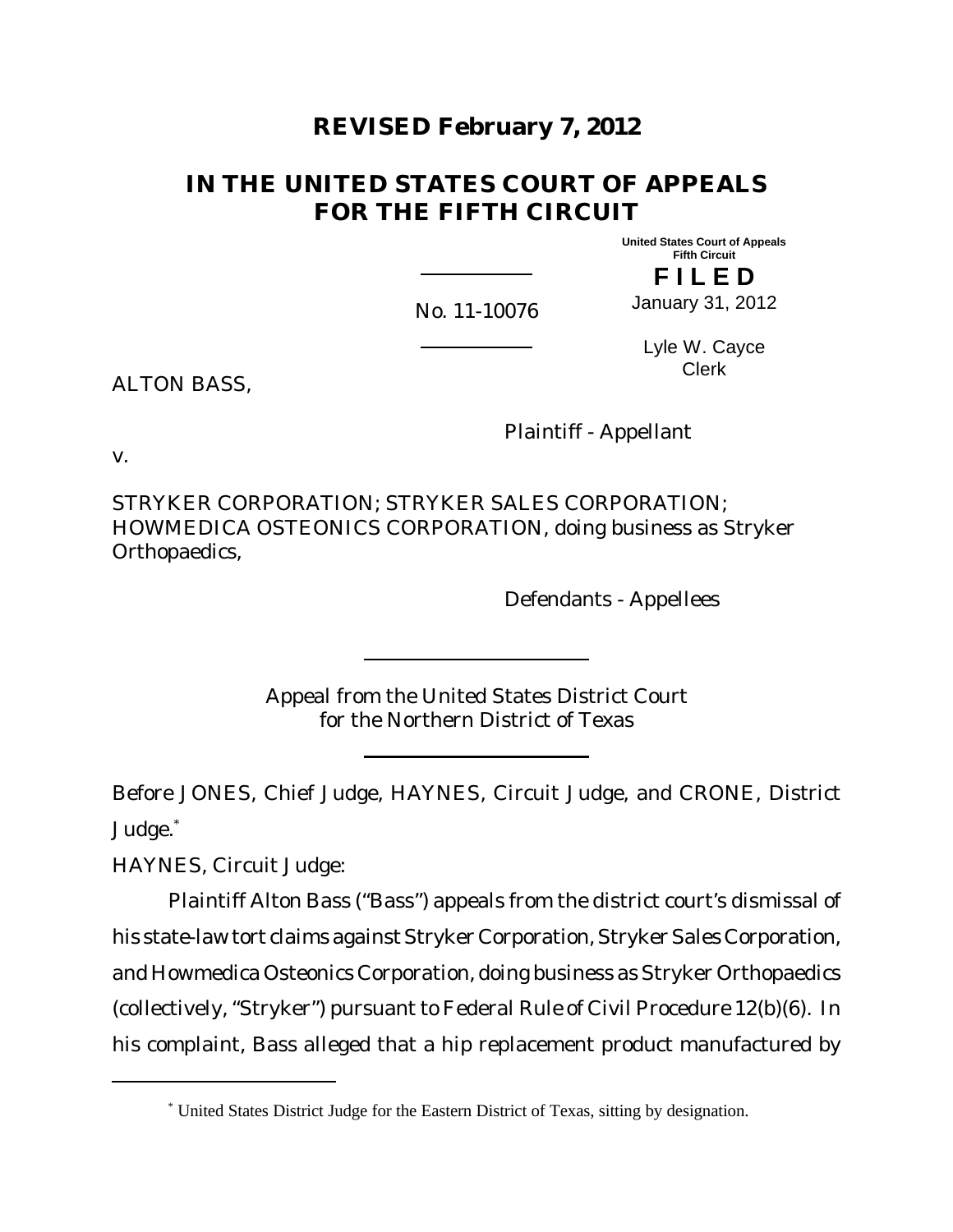Stryker malfunctioned and caused him injury. Bass argues that the district court erred in concluding that *Riegel v. Medtronic, Inc.*, 552 U.S. 312 (2008), forecloses his state-law claims because: (1) the Trident PSL Acetabular Shell (or "Shell") manufactured by Stryker was not subject to pre-market approval ("PMA") testing and therefore *Riegel* is inapplicable; and (2) even if *Riegel* is applicable, his state-law claims merely "parallel" the federal requirements and therefore are expressly allowed under *Riegel*. Bass also challenges the district court's holding that his claims, even if parallel, are impliedly preempted by 21 U.S.C. § 337(a). For the reasons that follow, we AFFIRM the dismissal of Bass's strict liability, design defect, negligence, and Texas Deceptive Trade Practices Act ("DTPA") claims to the extent they are premised on a failure to warn or a marketing defect; AFFIRM as to Bass's breach of express warranty claims; and REVERSE and REMAND the following: (1) Bass's strict liability and negligence claims, to the extent they are based on manufacturing defects that violate the Food and Drug Administration's ("FDA") Current Good Manufacturing Practices ("CGMPs") or are inconsistent with Stryker's manufacturing processes or procedures that were approved by the FDA; (2) his claim for breach of an implied warranty to the extent it relies on the failure to comply with the FDA's requirements; and (3) his DTPA claim, to the extent that it relies on a breach of an implied warranty.

# **I. FACTS AND PROCEDURAL HISTORY**

Alton Bass underwent left hip replacement surgery in August 2007. As a part of the surgery, the surgeon implanted a hip replacement consisting of four components, each manufactured by Stryker: (1) a Shell; (2) an Accolade TMZ Plus Hip Stem #4.5; (3) a V40 Alumina Femoral Head; and (4) a Trident 0 Alumina Insert. Following the hip replacement, Bass allegedly began to experience pain in his left hip, despite following all of his surgeon's instructions after surgery. For the next two years, Bass complained to his surgeon about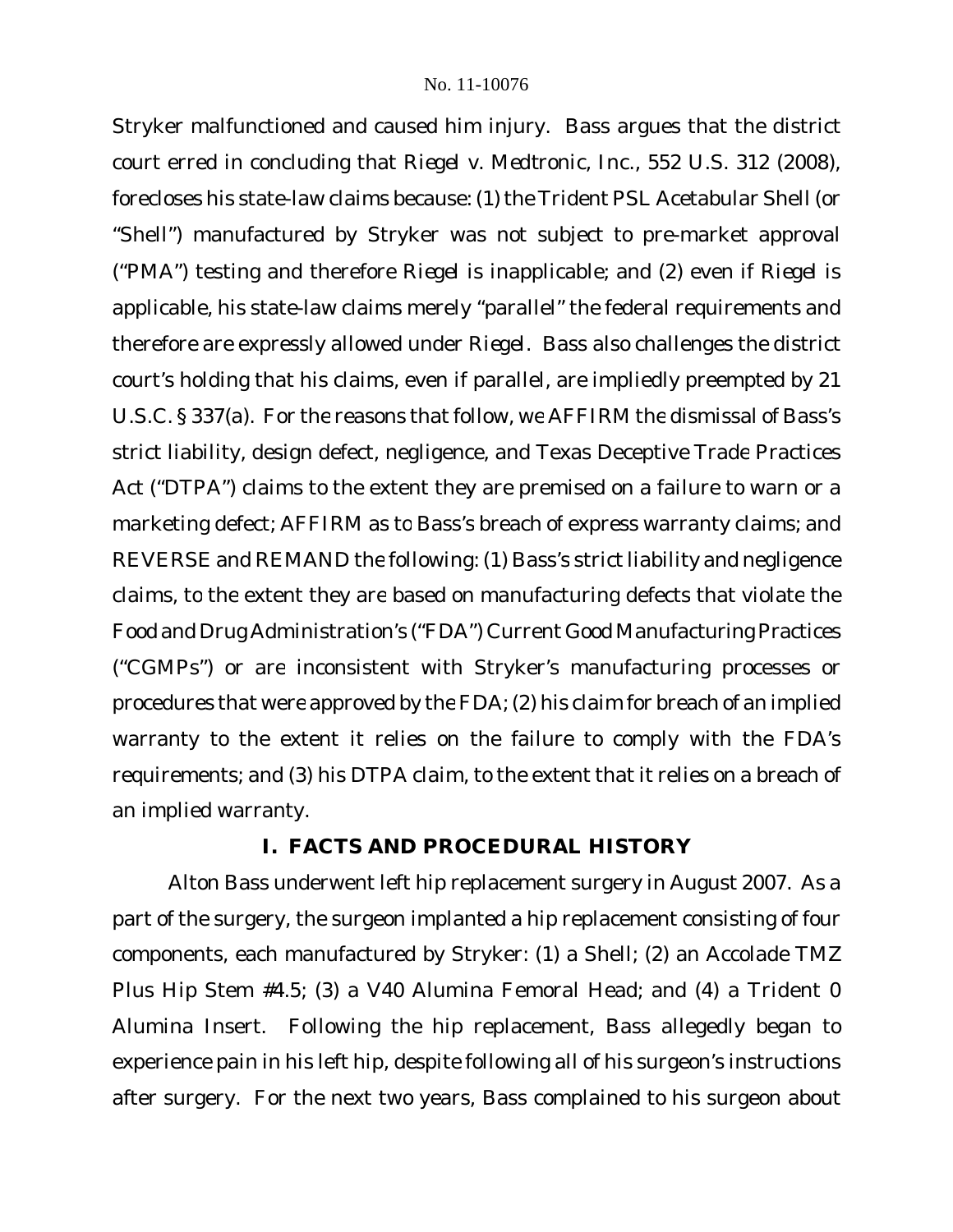increasing pain in his left hip. Bass then underwent a revision of his hip replacement. The surgeon determined that the Shell was too loose and revised it. Bass alleges that the looseness was caused by manufacturing residuals on the Shell which prevented bony ingrowth to the Shell.

On October 23, 2009, Bass filed suit against Stryker in the Northern District of Texas, asserting diversity jurisdiction. Bass raised a number of statelaw claims, including strict liability, negligence, breach of warranty, and violation of the DTPA. Stryker filed a motion to dismiss, claiming that Bass's state-law claims were preempted by the Medical Device Amendments of 1976 ("MDA") to the Food, Drug, and Cosmetics Act ("FDCA"), *see* 21 U.S.C. § 360c *et seq.*, and by 21 U.S.C. § 337(a). The district court granted Stryker's motion to dismiss on preemption grounds. Bass filed a timely notice of appeal.

# **II. STANDARD OF REVIEW**

This court reviews the district court's grant of a motion to dismiss de novo. *Wampler v. Sw. Bell Tel. Co.*, 597 F.3d 741, 744 (5th Cir. 2010). All well-pleaded facts in the complaint are accepted as true and viewed in the light most favorable to the nonmovant. *Jebaco Inc. v. Harrah's Operating Co.*, 587 F.3d 314, 318 (5th Cir. 2009). Dismissal is appropriate when the plaintiff has not alleged enough facts to state a claim to relief that is plausible on its face or has failed to raise his right to relief above the speculative level. *Wampler*, 597 F.3d at 744.

## **III. DISCUSSION**

# A. Whether the district court erred in finding that the Shell was subject to PMA testing.

Before addressing Bass's first argument, we provide a brief overview of the statutory scheme applicable to medical devices. In response to the concern that state-law governance of medical devices was inadequate, Congress passed the MDA, giving the FDA authority to regulate medical devices and expressly preempting certain state regulations. *See Riegel*, 552 U.S. at 315-16; *see also* 21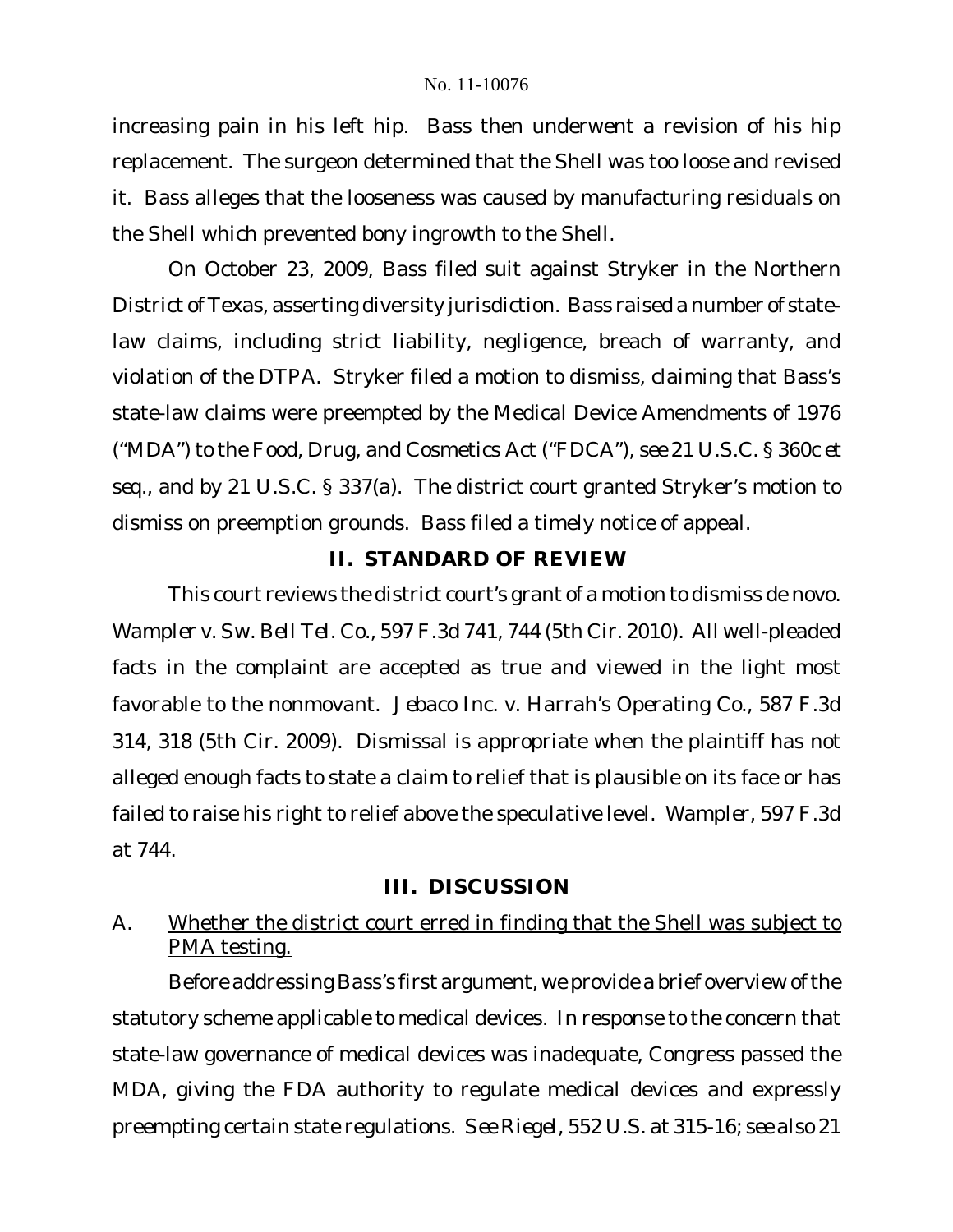U.S.C. § 360k.

The devices at issue in this litigation are Class III devices, which receive the most federal oversight. *Riegel*, 552 U.S. at 317; *see also Funk v. Stryker Corp.*, 631 F.3d 777, 779 (5th Cir. 2011) ("Trident is a Class III device under the [FDCA]."). Most Class III devices are approved by a review determining that the device is "substantially equivalent" to another device exempt from the PMA process. *See Riegel*, 552 U.S. at 317. This is referred to as a § 510(k) approval. *Id*. The remaining devices are approved through the "rigorous" PMA process. *Id*.

A state-law tort claim to recover for injuries allegedly caused by a medical device is preempted if: (1) "the Federal Government has established requirements applicable to [the device]"; and (2) the claims are based on statelaw requirements that are "'different from, or in addition to' the federal ones, and that relate to safety and effectiveness." *Id*. at 321-22 (quoting 21 U.S.C. § 360k(a)(1)). Devices that are approved through PMA procedures automatically satisfy the "federal requirements" prong. Id. at 322 ("Premarket approval . . . imposes 'requirements' under the MDA as we interpreted it in [*Medtronic, Inc. v. Lohr*, 518 U.S. 470 (1996)]."). In contrast, the § 510(k) approval process does not impose federal requirements on a device. *See Lohr*, 518 U.S. at 493-94 ("[E]ven though the FDA may well examine  $\S$  510(k) applications for Class III devices . . . with a concern for the safety and effectiveness of the device, . . . it did not 'require' Medtronics' pacemaker to take any particular form for any particular reason." (internal citation omitted)).

Bass argues that the district court wrongfully concluded that the Shell, which malfunctioned, was subject to PMA testing. He argues that: (1) the district court was required to credit his allegation that the FDA had not granted PMA approval to the Shell as true; and (2) even if the district court was not required to accept the truth of his pleading, the district court nonetheless erred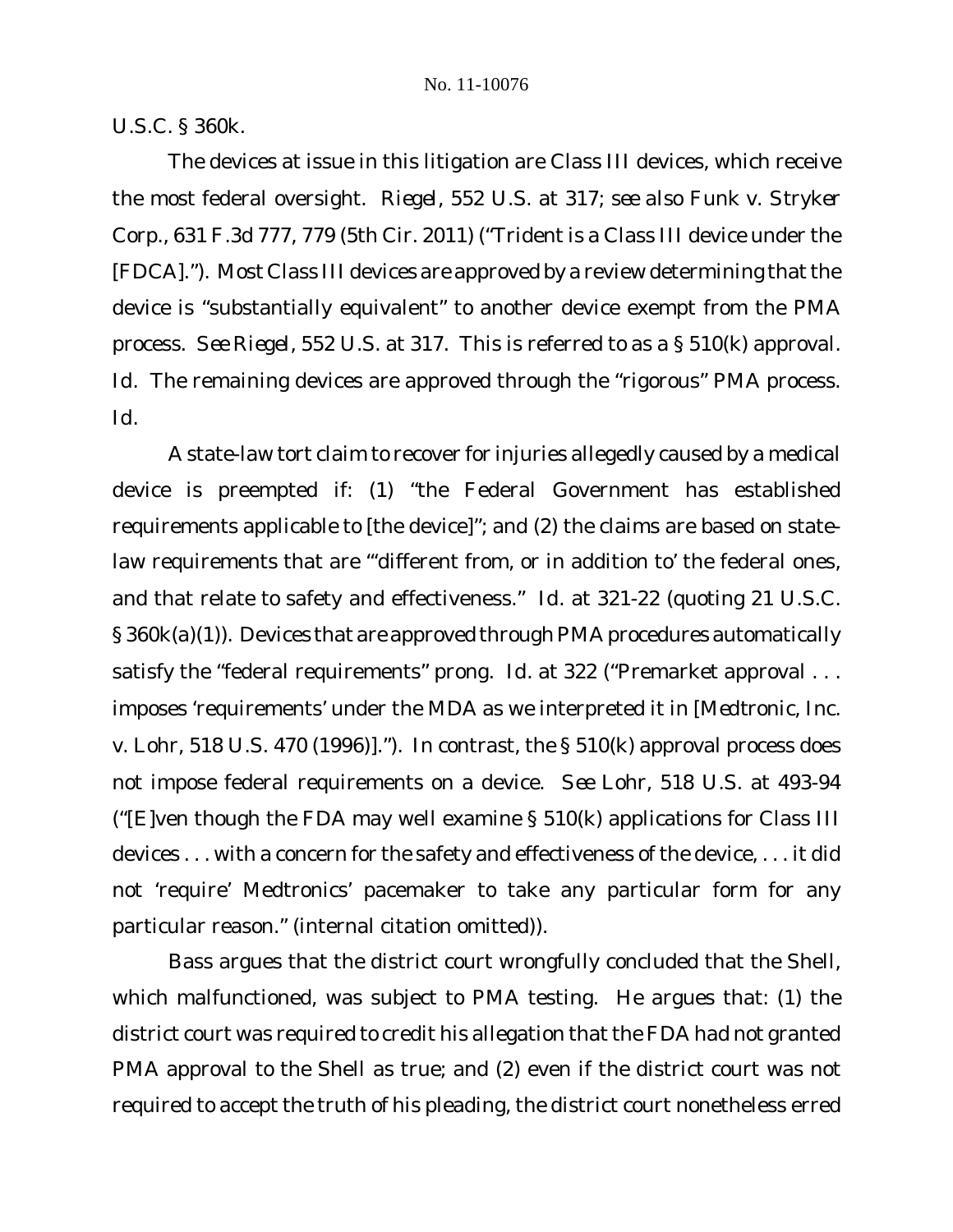in determining that the FDA documents indicate that the FDA considered the Shell to be a part of the Trident hip replacement system. We address both arguments in turn.

*1. Whether the district court erred by failing to accept Bass's allegation that the Shell was not subject to PMA testing.*

The district court's decision that the Shell was subject to PMA testing was based upon publicly available documents from the FDA. Although a district court ruling on a motion to dismiss is required to accept all well-pleaded facts as true, "courts 'are not bound to accept as true a legal conclusion couched as a factual allegation.'" *See Bell Atl. Corp. v. Twombly*, 550 U.S. 544, 555 (2007) (quoting *Papasan v. Allain*, 478 U.S. 265, 286 (1986)).

We conclude that the determination of whether the Shell was subject to the PMA process is a question of law. We have held that where underlying facts are not disputed, the significance of those facts becomes a question of law. *See, e.g.*, *House v. Am. United Life Ins. Co.*, 499 F.3d 443, 448 (5th Cir. 2007) ("We have frequently stated that the existence of an ERISA plan within the statutory definition is a question of fact. . . . However, where the factual circumstances are established as a matter of law or undisputed, we have treated the question as one of law to be reviewed *de novo*."); *AT&T Corp. v. PUC*, 373 F.3d 641, 645 (5th Cir. 2004) ("The material facts in this case are not in dispute, therefore we review *de novo* the district court's preemption decision and the interpretation of the TA96."). Bass does not dispute that testing was done or that the documents describing the FDA's approval process are subject to judicial notice; rather, Bass's allegation asks the court to make a conclusion as to the legal significance of these tests and the FDA's subsequent approval of the Trident system. Therefore, we treat Bass's allegations that the Shell did not receive PMA testing as a legal conclusion that the district court was not required to accept as true.

*2. Whether the district court erred in concluding that the FDA documents showed that the Shell was approved through the PMA*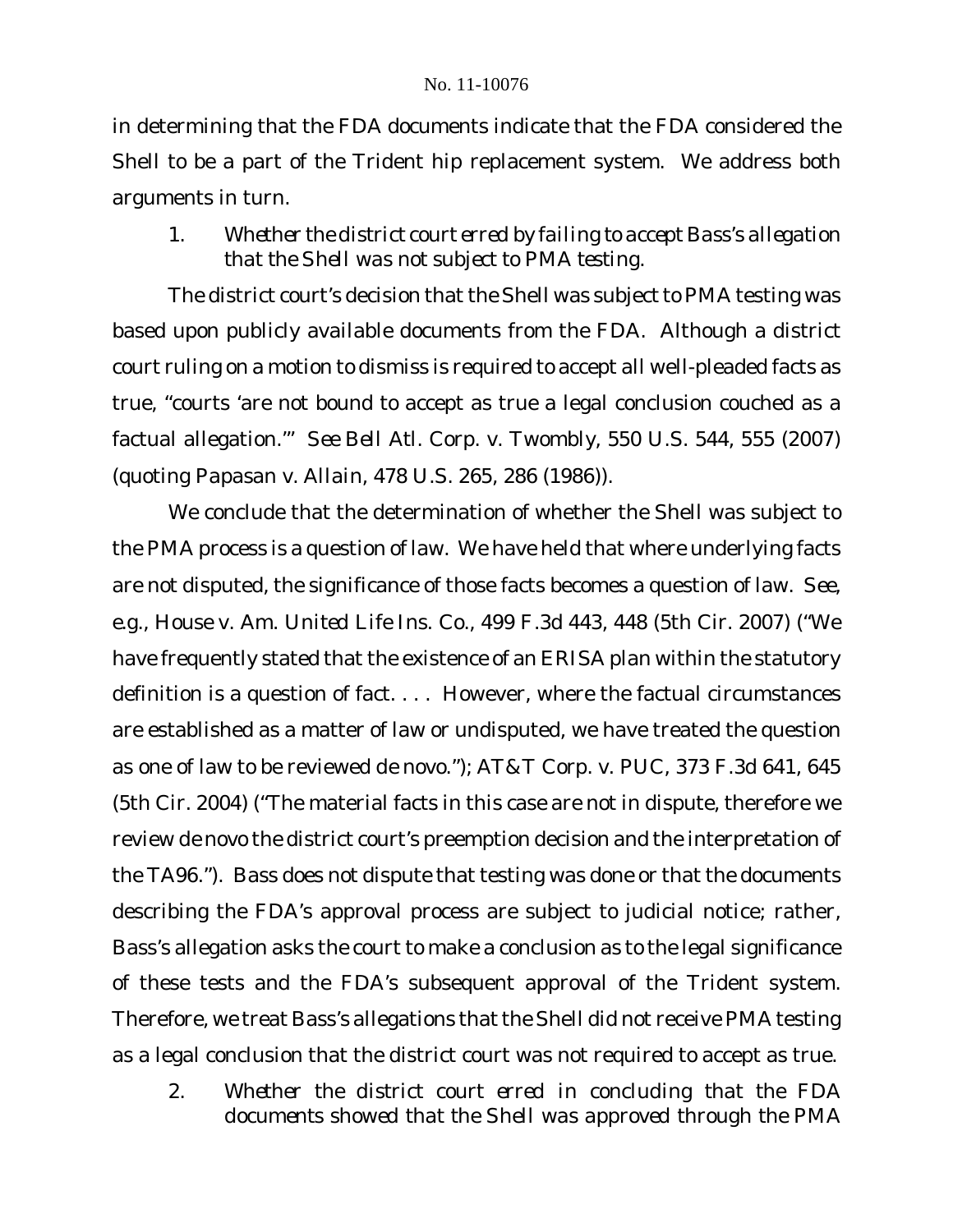*process.*

Bass alleges that the district court erroneously concluded that the Shell was subject to PMA testing. Bass points to statements made at the FDA public hearing in which a Stryker employee indicated that "only the ceramic inserts are under investigation in these systems." *See* Medical Devices Advisory Committee, Summary Minutes of the Orthopedic and Rehabilitation Devices Panel, at 12 (July 20, 2000), *available at* http://www.fda.gov/ohrms/dockets/ac/00/minu tes/3633m1.pdf. However, as Stryker points out, at the same meeting, the FDA Director of General and Restorative Devices "clarified for the panel that they would be voting on an entire system and not just the ceramic on ceramic interface." *Id.* at 16.<sup>1</sup>

Additionally, there are numerous indications that the FDA considered the Shell to be a part of the Trident system. Perhaps most significantly, the PMA supplements included in the record indicate that changes to the labeling and design of the Shell were approved through the PMA process. Supplemental approval of changes is required for any device which has received PMA approval. *See Lewkut*, 724 F. Supp. 2d at 655 ("[S]everal supplements approved by the FDA through the PMA process after the Trident System's initial approval refer to the acetabular shell component in a manner that strongly suggests that it had already been approved."); *Purcel v. Advanced Bionics Corp.*, No. 3:07-cv-1777, 2010 U.S. Dist. LEXIS 67109, at \*8-9 (N.D. Tex. June 30, 2010) ("Supplemental

<sup>&</sup>lt;sup>1</sup> Other courts have also concluded at the motion to dismiss stage that the Shells were subject to the PMA process. *See Lewkut v. Stryker Corp.*, 724 F. Supp. 2d 648, 657 (S.D. Tex. 2010) ("[T]hat the acetabular shell was previously approved through only the § 510(k) process  $\dots$ does not change the fact that it was later subject to the more rigorous scrutiny of the PMA process as a component of the Trident System."); *see also Cornwell v. Stryker Corp.*, No. 1:10-cv-00066, 2010 U.S. Dist. LEXIS 116824, at \*8 (D. Idaho Nov. 1, 2010); *Phillips v. Stryker Corp.*, No. 3:09-CV-488, 2010 U.S. Dist. LEXIS 55117, at \*14-15 (E.D. Tenn. June 3, 2010); *Delaney v. Stryker Orthopaedics*, No. 08-03210, 2009 U.S. Dist. LEXIS 16865, at \*10 (D.N.J. Mar. 5, 2009) ("[Plaintiff] further argues that discovery is needed to determine if all or only part of the Trident TM was subject to the PMA process. Discovery is not required in this instance because [Stryker] has sufficiently demonstrated that the Trident TM underwent the PMA process.").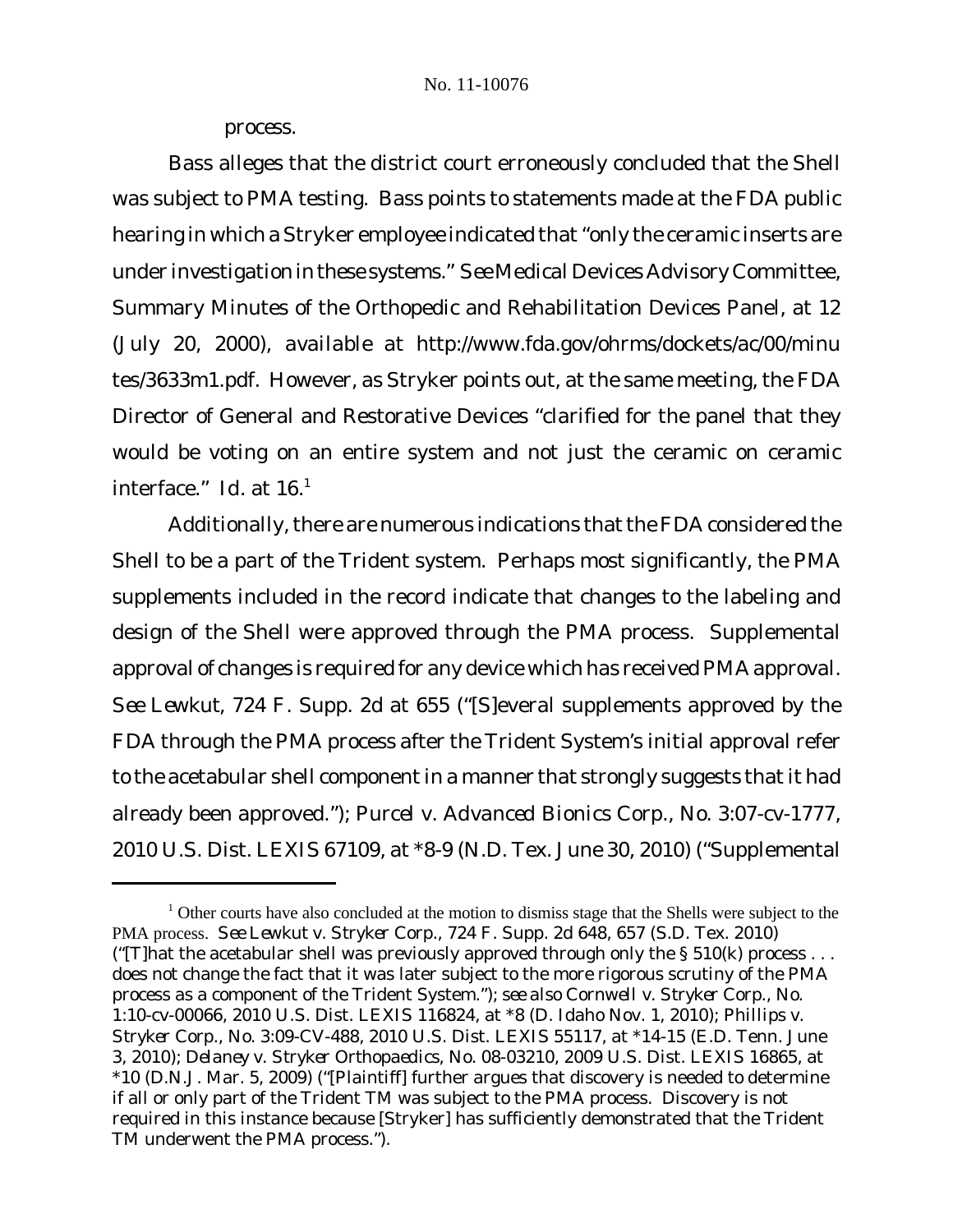premarket approval is evaluated largely by the same procedures, criteria, and extensive scrutiny as the original PMA process."). Furthermore, the record also indicates that the safety and effectiveness data for the PMA testing refers to the Shell as a component of the system. For these reasons, we hold that the district court did not err in determining that the Shell in its entirety was subject to PMA approval and therefore satisfied the "federal requirement" prong of *Riegel*.

B. Whether the district court erred in determining that Bass's complaint failed to plead parallel claims.

We now turn to the preemption question. Although "common-law causes of action for negligence and strict liability do impose 'requirement[s],'" *Riegel*, 552 U.S. at 323-24; *see also id*. at 324 ("Absent other indication, reference to a State's 'requirements' includes its common-law duties."), that is not the end of our inquiry. "[Section] 360k does not prevent a State from providing a damages remedy for claims premised on a violation of FDA regulations; the state duties in such a case 'parallel,' rather than add to, federal requirements." *Id*. at 330.

The district court determined that Bass's claims do not parallel FDA requirements.<sup>2</sup> Two subsequent opinions from our court—*Funk*, 631 F.3d 777, and *Hughes v. Boston Scientific Corp.*, 631 F.3d 762 (5th Cir. 2011)—compel an opposite conclusion as to some of his claims.

In *Funk*, we dealt with a nearly identical claim that the Shell failed to attach correctly due to impurities in the manufacturing process. 631 F.3d at 782. In that case, we recognized that such an injury could lead to a parallel claim but held that the plaintiff's pleadings were too conclusory to state a claim. *See id*. ("[Funk's] claim that Stryker violated FDA manufacturing requirements

<sup>&</sup>lt;sup>2</sup> Although neither party discusses this in its brief, parts of the district court's order dismissing the suit appear to be premised upon Bass's original complaint rather than the amended complaint. To the extent that the district court relied on the original complaint, such reliance was error. The amendment was filed before Stryker filed a responsive motion, and therefore no leave of the district court was required. *See* FED. R. CIV. P. 15; *see also Santee v. Quinlan*, 115 F.3d 355, 357 (5th Cir. 1997). Because the complaint was amended as of right, our analysis proceeds as to the Amended Complaint.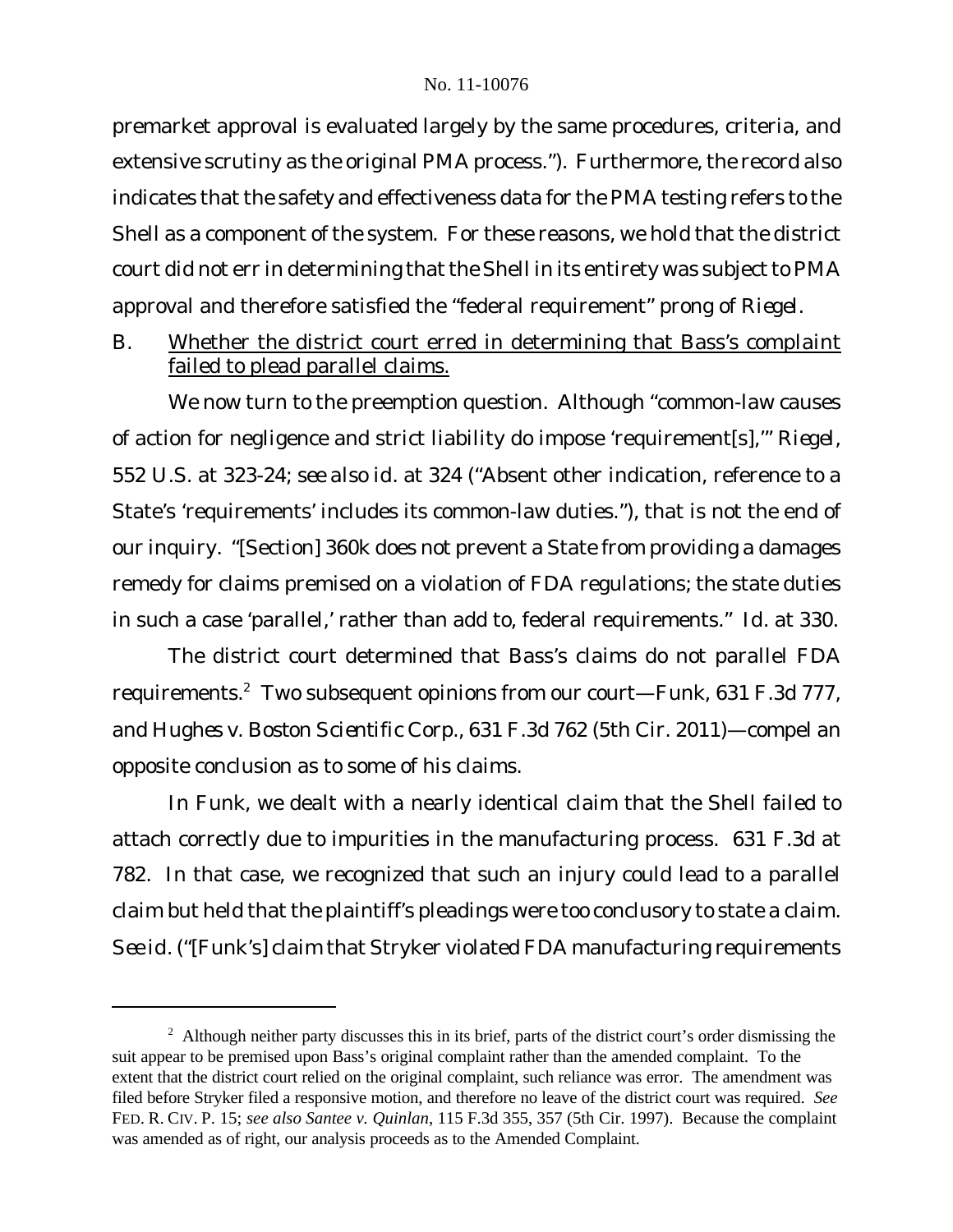when producing Trident was not legally cognizable as set out in his pleadings before the district court. . . . This complaint is impermissibly conclusory and vague."). Specifically, Funk's complaint did

not specify the manufacturing defect; nor d[id] it specify a causal connection between the failure of the specific manufacturing process and the specific defect in the process that caused the personal injury. Nor d[id] the complaint tell us how the manufacturing process failed, or how it deviated from the FDA approved manufacturing process.

*Id*. This conclusion was consistent with a number of other courts holding that to plead a parallel claim successfully, a plaintiff's allegations that the manufacturer violated FDA regulations must meet the *Twombly* plausibility standard. *See, e.g.*, *In re Medtronic Inc.*, 623 F.3d 1200, 1203 (8th Cir. 2010); *Horowitz v. Stryker Corp.*, 613 F. Supp. 2d 271, 280 (E.D.N.Y. 2009); *Parker v. Stryker Corp.*, 584 F. Supp. 2d 1298, 1301 (D. Colo. 2008); *cf. Bausch v. Stryker Corp.*, 630 F.3d 546, 558, 560 (7th Cir. 2010) (acknowledging that *Twombly* applies, but rejecting the notion that *Twombly* requires the plaintiff to allege which specific regulation was violated).

In *Hughes*, we noted that any claim asserting a state-law tort action despite compliance with FDA regulations was preempted by the MDA. 631 F.3d at 768. However, state common law claims "are not preempted, provided that such claims are premised entirely on violation of the applicable federal requirements." *Id.* at 770. Importantly, a formal finding of a violation by the FDA was not required to plead a parallel action. *See id*. at 772 ("We are persuaded that any additional 'formal' finding or enforcement action by the FDA is not an 'implicit precondition' to suit under the facts of this case."). We ultimately held that the cause of action survived where the plaintiff provided expert testimony showing that the medical device manufacturer had "violated the plain text of the [Medical Device Reporting] regulations." *Id*. at 773.

Under *Funk* and *Hughes*, Bass has sufficiently pleaded parallel claims in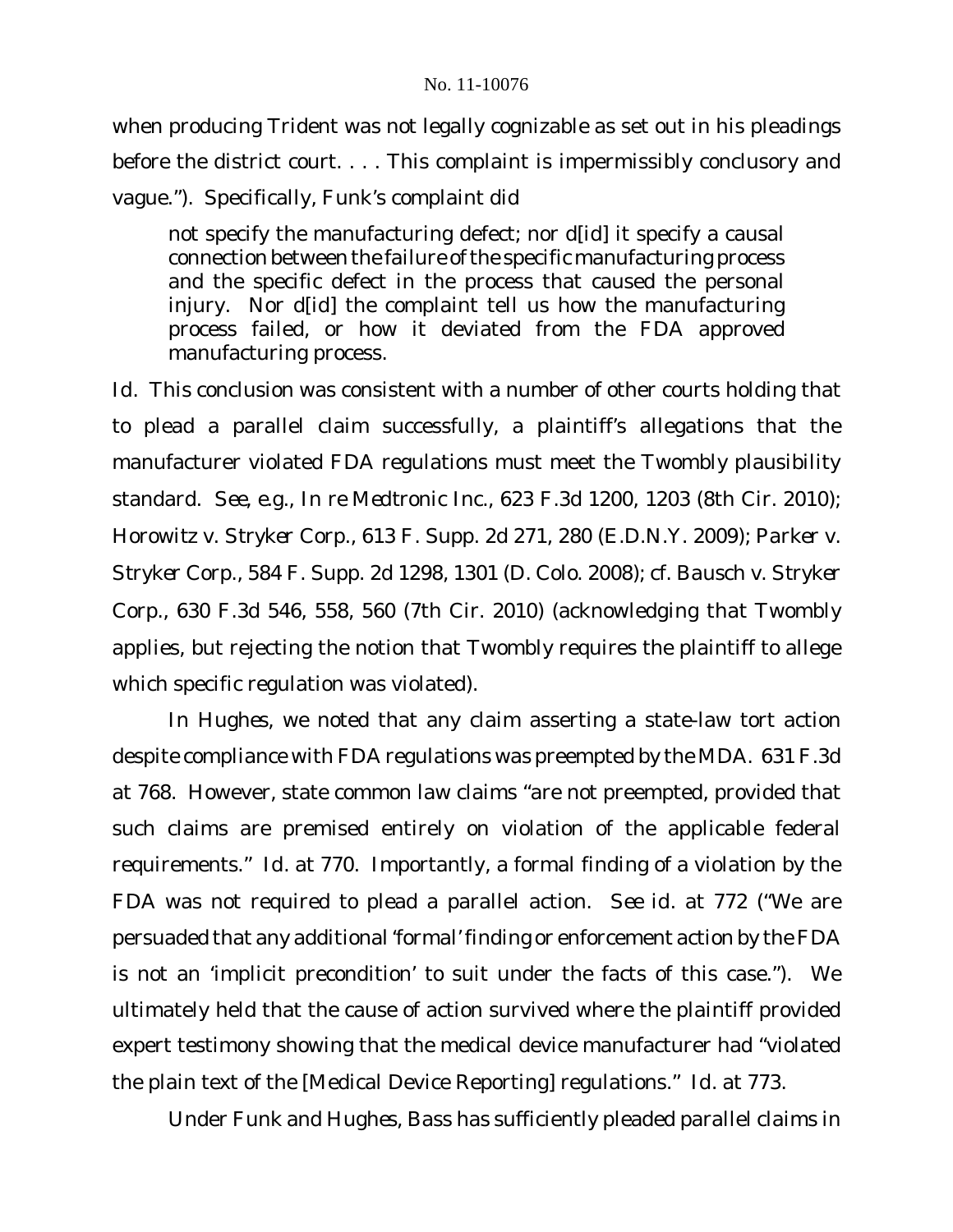his first amended complaint, to the extent that the claims are based upon manufacturing defects resulting from violations of federal regulations. Bass alleges that his injury was caused by the Shell's failure to attach to the bone. The complaint further alleges that the Shell was adulterated due to violations of 21 C.F.R. §§ 820.20(a), 820.20(b)(2), and 820.70(e). In support of the allegations that the Shell was adulterated, Bass pleaded that Stryker initiated a recall on its Shell, and that the recall "included Plaintiff's specific hip device." Bass also alleged that the FDA sent a warning letter to Stryker five months before his surgery, which included a notice that Stryker failed to verify and implement changes to reduce the Final Rinse Tank bioburden. *See* Letter from Timothy A. Ulatowski, Director, FDA Office of Compliance to Michael McGrath, General Manager/Vice President, Stryker Ireland (Mar. 15, 2007), http://www.fda.gov/ICECI/EnforcementActions/WarningLetters/2007/ucm076 326.htm [hereinafter Warning Letter]. According to Bass, the recall followed an investigation in which the FDA noted that manufacturing residuals in excess of those permitted by the FDA were found on the Shells and that the Shells were "adulterated within the meaning of section . . . 21 U.S.C. § 351(h)." Warning Letter at 1. Bass also pleaded that excess bioburden (microbial contaminant) and manufacturing residuals on the Shells are known to prevent bony ingrowth, resulting in a loose cup, which is the injury that Bass pleads. In summary, Bass pleaded: (1) he received a Shell implant; (2) the FDA had previously warned Stryker of bioburden in excess of FDA regulations in its final rinse of the Shells; (3) after Bass's surgery, Stryker ultimately voluntarily recalled those Shells, including the Shell specifically used in Bass's implant; (4) Bass suffered from a loose Shell due to a lack of bony ingrowth; and (5) the lack of bony ingrowth is a known effect of an excess of bioburden and manufacturing residuals on Shells. Bass has thus pleaded sufficient facts to find that his injury plausibly resulted from a violation of FDA standards in connection with his manufacturing defect claims, as more fully explained below, and, therefore, has pleaded a non-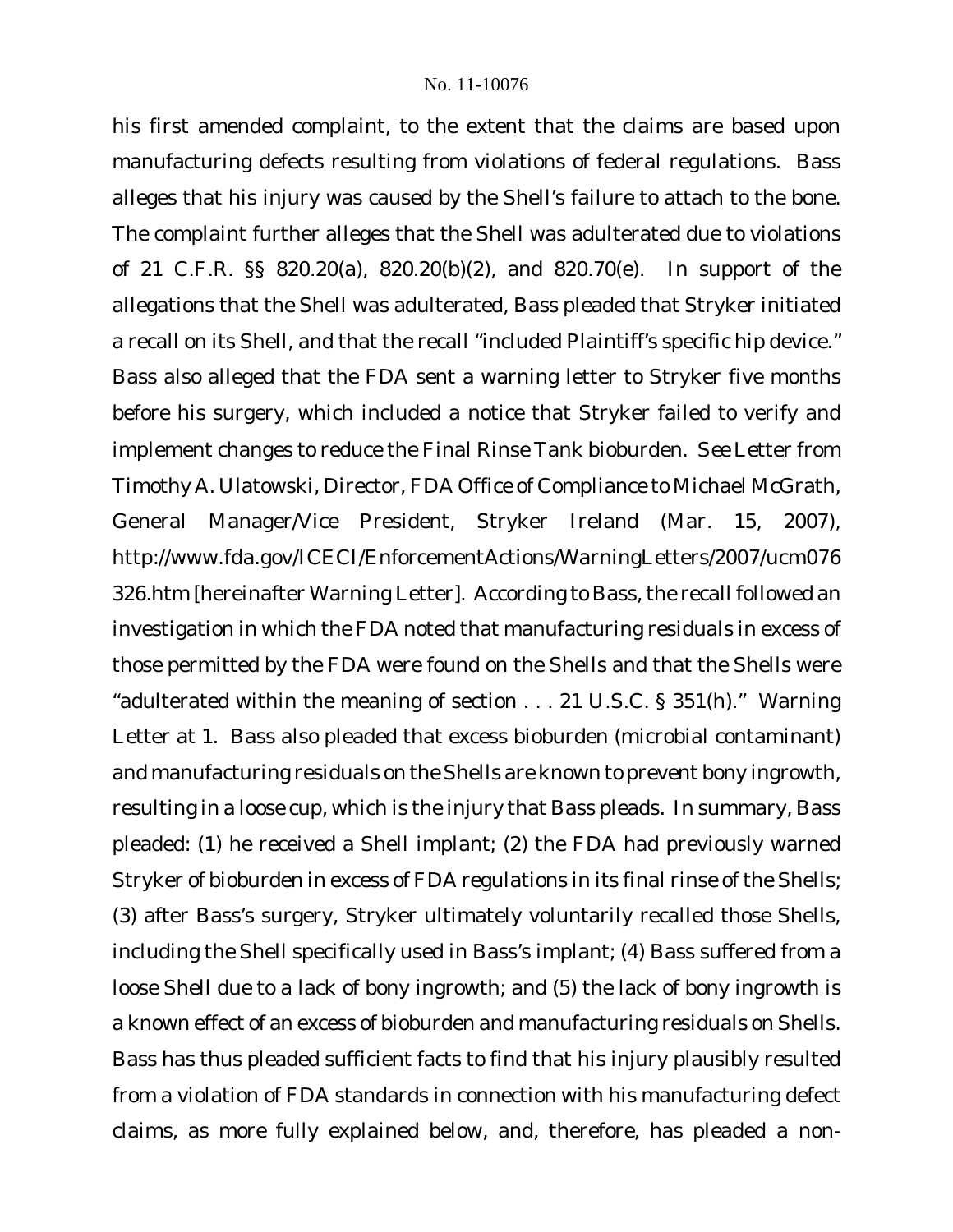conclusory parallel claim under our precedents in *Funk* and *Hughes*.

Stryker argues that Bass "does not plead that his doctor saw any signs of contamination on the device when it was removed or that the Plaintiff had an infection at the sight of the hip replacement." Stryker argues that Bass's claim is essentially one of *res ipsa loquitur*, which we rejected in *Funk*. *See* 631 F.3d at 782. However, Bass's pleadings are more detailed than those in *Funk*. *See id*. Unlike the *Funk* complaint, Bass "specifies with particularity what went wrong in the manufacturing process and cites the relevant FDA manufacturing standards Stryker allegedly violated." *Id.* Evidence that the doctor noticed contamination on the Shell would provide evidentiary support for a finding of contamination, but Stryker does not point to any case stating that such allegations are required at the motion to dismiss stage. We conclude that these pleadings are sufficient as to Bass's specific injury.

Similarly, we conclude that Bass has pleaded sufficient facts as to Stryker's failure to conform with FDA regulations in manufacturing the Shell. As noted above, Bass pleads that the FDA warned Stryker of excess contaminant in the manufacture of its Shells; that the Shells, including the Shell implanted into Bass's hip, were ultimately recalled because of contamination issues; and that Bass's Shell caused the type of injury that is consistent with excess contamination. These allegations plausibly contend that Stryker's manufacturing of the Shells failed to conform to FDA regulations and rendered them defective.

Stryker also argues that even if Bass's allegations are not conclusory, they nonetheless fail to allege adequately that Stryker did not comply with FDA regulations. In support of this argument, Stryker notes that the recall of the Shells was voluntary, that the pleadings regarding the Warning Letter are conclusory, and that the Warning Letter "is not a final determination of an FDA decision." Stryker also notes that at all times the Trident system maintained its PMA approval.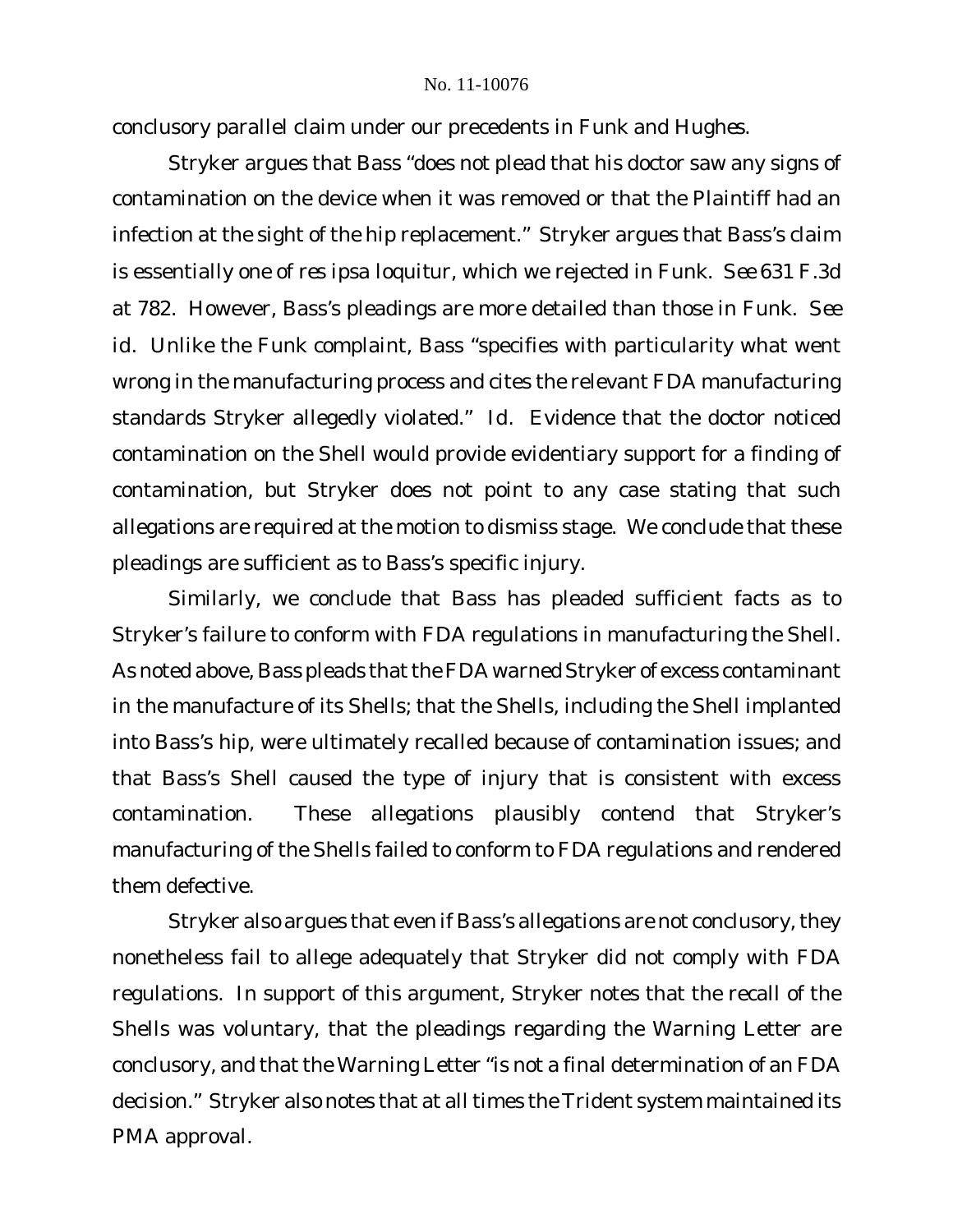However, this claim is undermined by our decision in *Hughes*. The manufacturer in *Hughes* similarly argued that "the FDA never made a 'formal' finding that [the manufacturer] failed to comply with the MDR regulations or initiated an enforcement action against [it.]" 631 F.3d at 772. We rejected the argument that a formal finding of a violation or an enforcement action was a necessary precursor of a parallel claim. *Id*. at 772-73. The device in that case similarly had PMA approval, *id*. at 764, and nothing in the opinion suggests that the approval was revoked; rather, the fact that we acknowledged that the FDA had not taken any enforcement action likely precludes the possibility that the PMA approval had been revoked.

Additionally, although the Warning Letter itself is somewhat unclear, it does identify that the Trident Acetabular System was determined by the FDA to be "adulterated within the meaning of section 501(h) of the [FDCA]." Warning Letter at 1. The letter also mentions that the FDA had found "Final Rinse Tank bioburden nonconformances" and notes that Stryker's response to some of these "nonconformances" was inadequate. *Id*. at 3. Therefore, the letter appears to provide further support for Bass's allegations. Furthermore, as the Seventh Circuit noted, and as the redactions in the Warning Letter illustrate, "courts must keep in mind that much of the product-specific information about manufacturing needed to investigate [a medical device claim] fully is kept confidential by federal law." *Bausch*, 630 F.3d at 558. Therefore, asking the plaintiff to make more specific allegations than those found in Bass's complaint may make pleading a parallel claim regarding defective manufacturing nearly impossible. *See In re Medtronic*, 623 F.3d at 1209 (Melloy, J., dissenting) (stating that *Twombly* only requires a degree of specificity that may be achieved without the use of confidential documents). At this early stage, Bass has successfully alleged that Stryker's manufacturing was conducted in violation of the applicable federally mandated standards and resulted in the contamination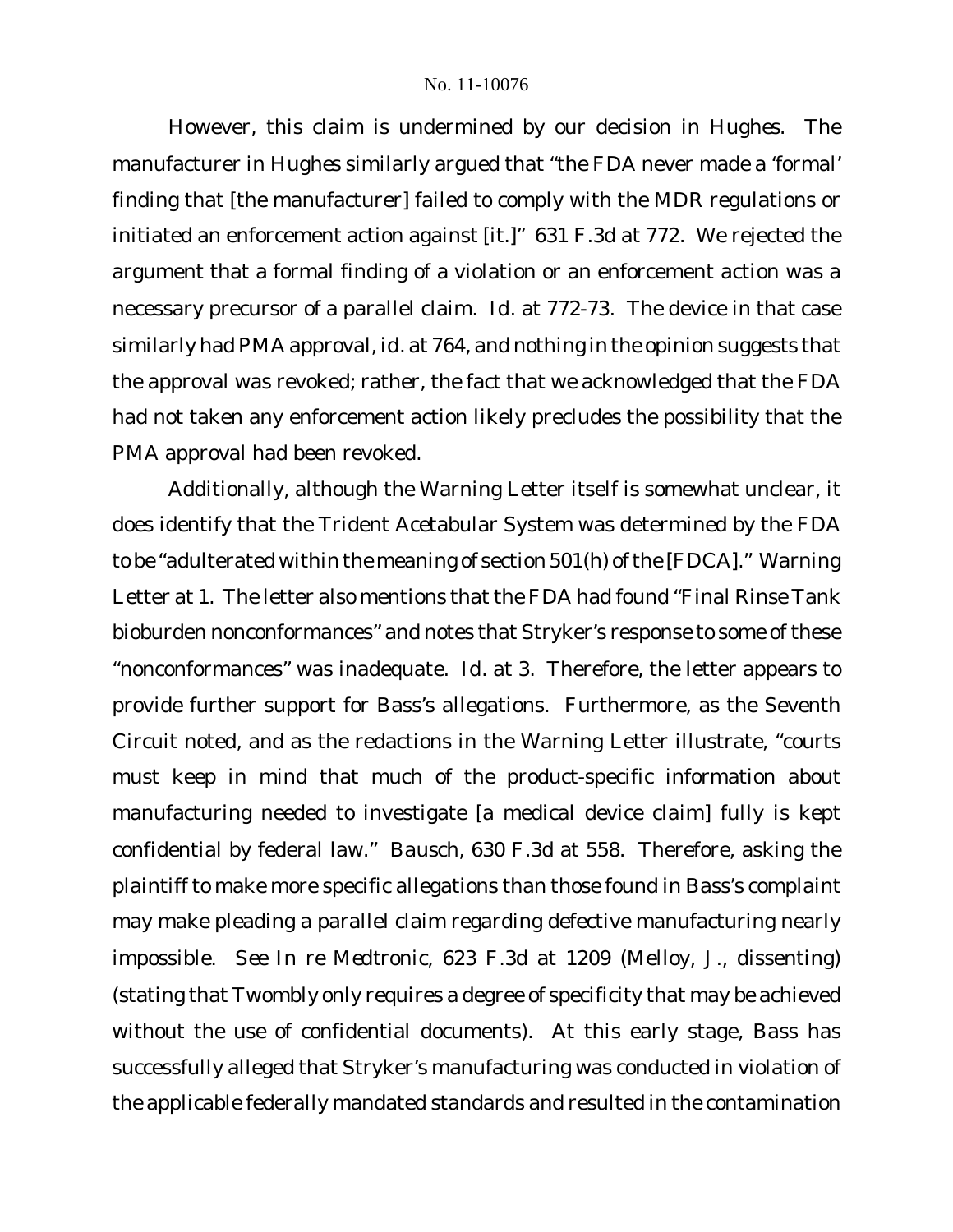of some of the Shells, including the Shells at issue.

Finally, Stryker argues that we should affirm the district court's opinion because the regulations upon which Bass relies are CGMPs, which are "not specific enough to constitute parallel claims." This contention is not that the *allegations* are not specific enough to plead a claim, but rather that the *regulations* are not specific enough to support a claim.

Although the circuits are not in complete agreement as to what constitutes a sufficient pleading with regard to a CGMP, the pleadings here would satisfy any of the courts relied upon by Stryker. The key distinction between complaints that are sufficient to withstand a motion to dismiss and those that are not is not reliance on CGMPs, but rather the existence of a manufacturing defect caused by a violation of federal regulations *and* allegations connecting a defect in the manufacture of the specific device to that plaintiff's specific injury. *See Wolicki-Gables v. Arrow Int'l, Inc.*, 634 F.3d 1296, 1301-02 (11th Cir. 2011) (affirming summary judgment but stating that a complaint is adequate if it "set[s] forth any specific problem, or failure to comply with any FDA regulation that can be linked to the injury alleged" (internal quotation marks omitted)); *In re Medtronic*, 623 F.3d at 1207 (noting that a plaintiff must plead that the manufacturer "violated a federal requirement specific to the FDA's PMA approval of th[e] Class III device" and concluding that classwide claims of generic manufacturing defects do not survive a motion to dismiss); *Bausch*, 630 F.3d at 555-56 (concluding that violations of CGMPs are not too general to be applied by a jury). This is perhaps best summed up in *In re Medtronic*, in which the Eighth Circuit noted that reliance on CGMPs may be appropriate where, as here, "a specific defective Class III device injured a consumer, and the plaintiff did not have access to the specific federal requirements in the PMA prior to commencing the lawsuit." *In re Medtronic*, 623 F.3d at 1206.

Here, Stryker alleges that permitting Bass to proceed would allow a jury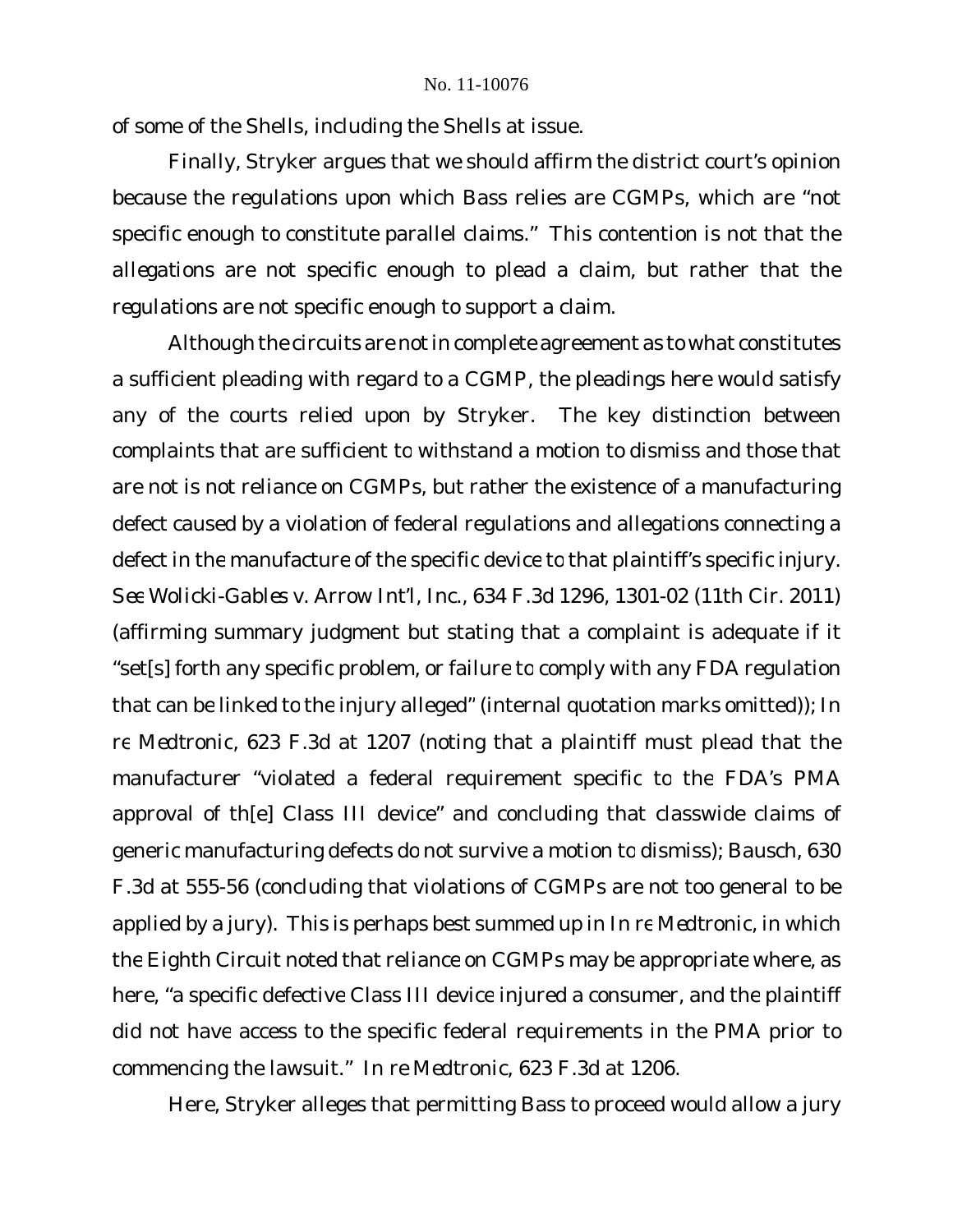to set bioburden or residual standards that are not in the regulations. Bass responds that the FDA approves the manufacturing process in the PMA application, *see Riegel*, 552 U.S. at 317-18, such that the jury could measure Stryker's performance against this specific FDA-approved PMA process.

In *Riegel*, the Supreme Court noted that "the FDA requires a device that has received premarket approval to be made with almost no deviations from the specifications in its approval application, for the reason that the FDA has determined that the approved form provides a reasonable assurance of safety and effectiveness." *Id.* at 323. The PMA application that is approved by the FDA is more specific than the regulations. *Cf. id.* at 318 (noting that PMA application "includes, among other things, full reports of all studies and investigations of the device's safety and effectiveness that have been published or should reasonably be known to the applicant; a 'full statement' of the device's 'components, ingredients, and properties and of the principle or principles of operation'; 'a full description of the methods used in, and the facilities and controls used for, the manufacture, processing, and, when relevant, packing and installation of, such device'; samples or device components required by the FDA; and a specimen of the proposed labeling" (quoting 21 U.S.C. § 360e(c)(1)).

Thus, we cannot agree that the regulations are too vague to be enforced by a jury, because by the time the case is tried, the jury will have before it the PMA application that was approved by the FDA. To the extent a plaintiff can show that the FDA-approved processes and procedures were not followed, and that the injury was caused by this deviation, the plaintiff's claim will be parallel. However, if the plaintiff challenges the suitability of the precise processes or procedures chosen by the maker, and approved by the FDA, to achieve the broader regulatory goals, such a claim could not proceed.

We therefore hold that if a plaintiff pleads that a manufacturer of a Class III medical device failed to comply with either the specific processes and procedures that were approved by the FDA or the CGMPs themselves *and* that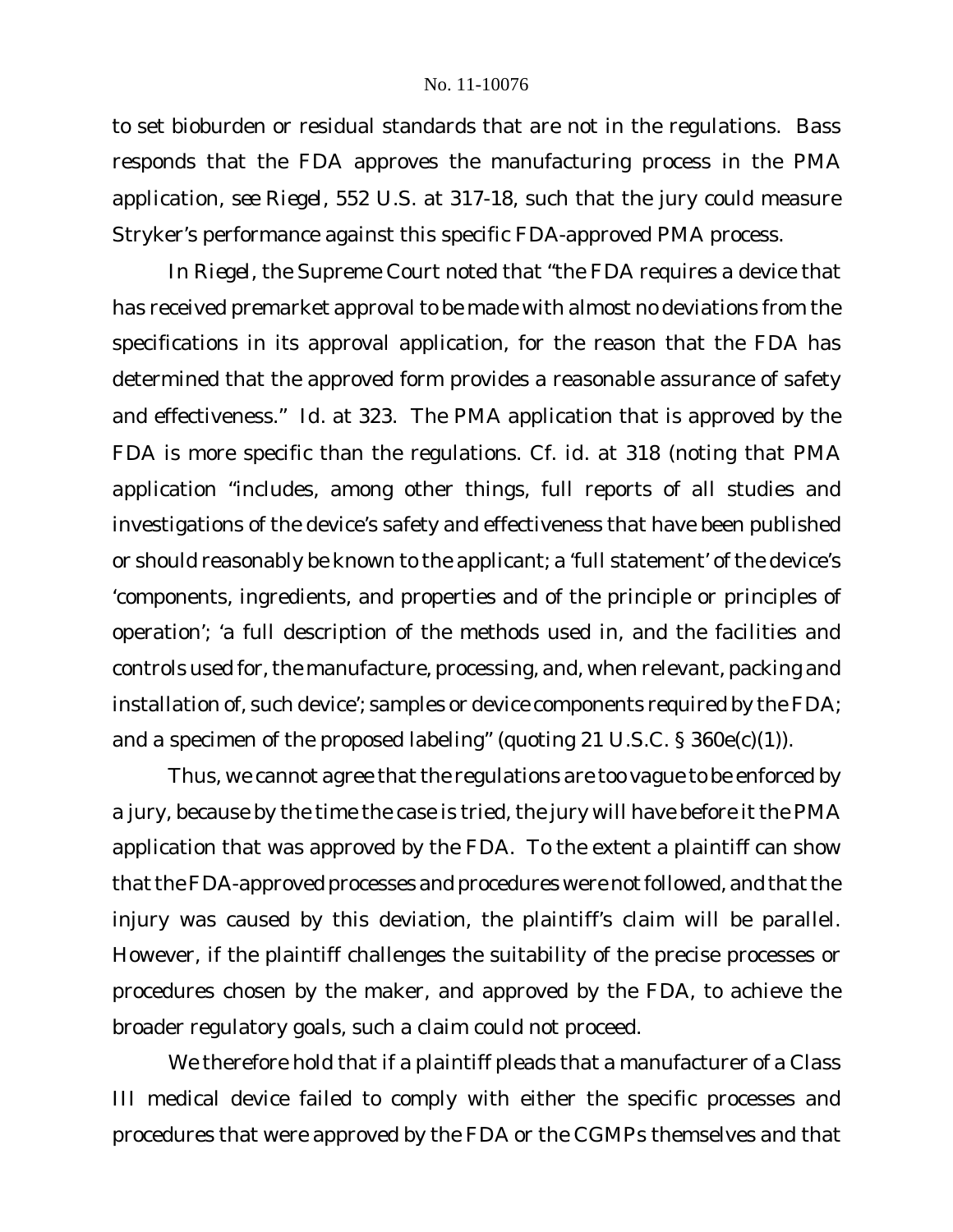this failure caused the injury, the plaintiff will have pleaded a parallel claim. To illustrate, suppose a manufacturer had represented to the FDA in its pre-approval documentation that each hip implant component would be sterilized for ten minutes at 800 degrees. We would accept a parallel claim that pleaded that the manufacturer instead sterilized the component at only 200 degrees for five minutes, as that would "violate" what it told the FDA. However, if the plaintiff's claim was that proper sterilization required twenty minutes at 1000 degrees or some other method of sterilization altogether, this claim would not be allowed, as it would "add to"the regulatory requirements. Thus, we reject Stryker's argument that the regulations are too vague to be enforced because Bass will have to prove violations of the more specific, FDA-approved PMA process for this device.

Furthermore, we have already rejected a similar argument in *Hughes*. In that case, the manufacturer argued that "permitting [a] jury to determine whether [it] violated the FDA's reporting requirements would lead to the possible imposition of different or additional state requirements." 631 F.3d at 772. We noted that "any danger that the jury in th[at] case may apply the plain terms of the MDR regulations in a different or more stringent manner than the FDA intended is considerably mitigated by the summary judgment evidence indicating that the FDA disapproved of [the manufacturer's] reporting practices." *Id*. at 773; *see also id.* at 774 ("This evidence strongly suggests that the FDA concluded that [the manufacturer's] algorithm failed to satisfy the MDR regulations requiring reports of 'serious injuries.'").

Under these standards, Bass sufficiently alleged a concrete injury and a connection between a defect in Stryker's manufacture of the Shells and Bass's injury. Notably, unlike the plaintiffs in *In re Medtronic* and *Wolicki-Gables*, Bass does not allege that his injury simply arises from Stryker's failure to abide by the CGMPs, but rather alleges that the failure to abide by its own manufacturing standards required to satisfy the CGMPs and the PMA approval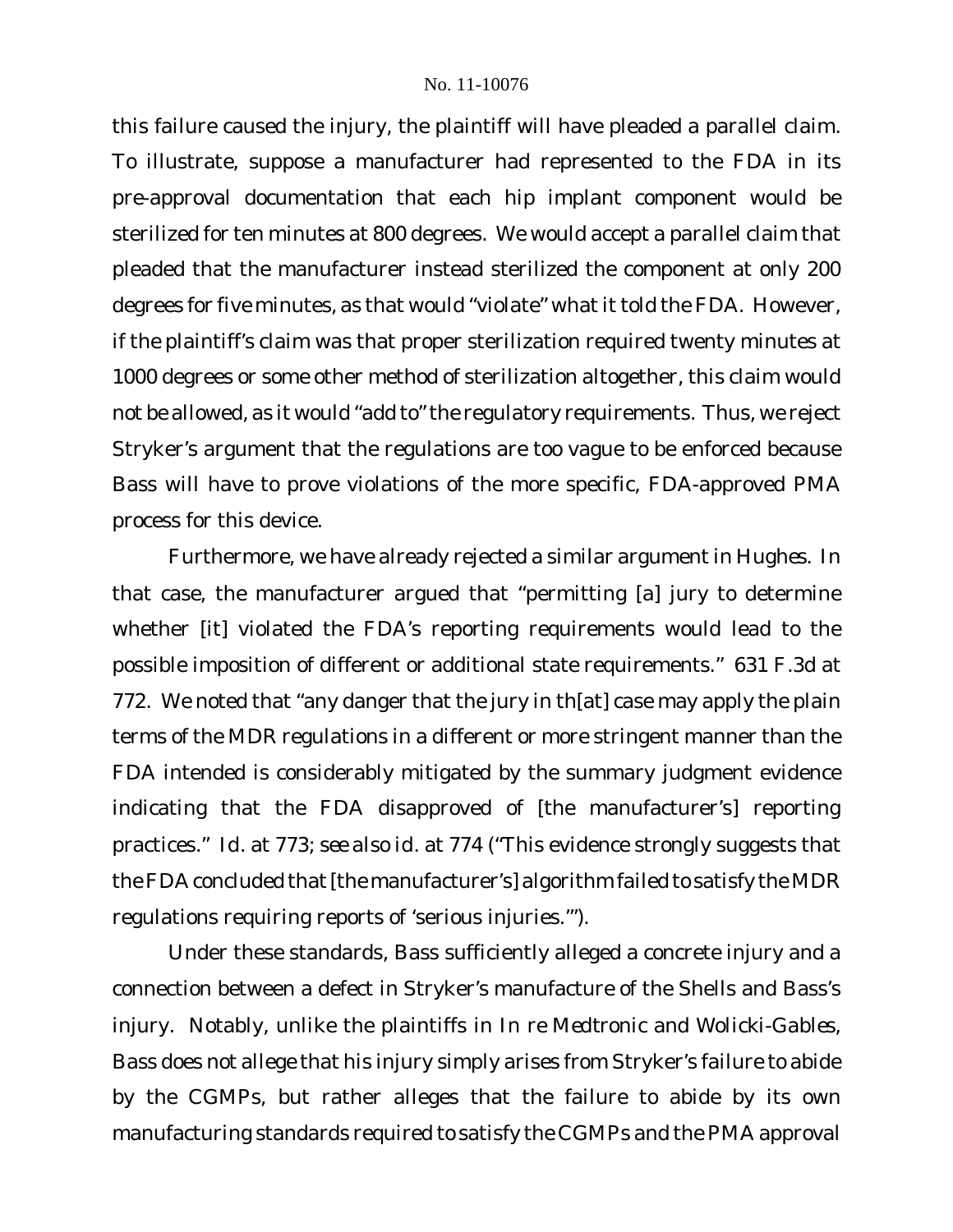process resulted in an unacceptable level of bioburden on his Shell. *See* Warning Letter at 3 (noting Final Rinse Tank nonconformances). Furthermore, the FDA itself determined that Stryker was in violation of the CGMPs. *See* Warning Letter at 1 ("[The FDA's] inspection revealed that . . . the methods used in, or the facilities or controls used for, [the] manufacture, packing, storage, or installation [of the Shells] are not in conformity with the [CGMP] requirements of the Quality System (QS) regulation found at [21 C.F.R. 820]."). The fact that the FDA was able to determine, even preliminarily, that Stryker violated the manufacturing (or sterilization) procedures that it adopted to fulfill the CGMPs suggests that the federal regulations are not so vague that they "[do] not spell out standards that the court could enforce." Therefore, we hold that Bass's reliance, in part, on CGMPs does not preclude him from having effectively alleged a parallel claim.

C. Whether the district court erred in holding that Bass's claims are preempted under § 337(a).

The district court held that even if Bass's claims are not preempted by § 360k, they are preempted by 21 U.S.C. § 337(a), which provides that "all such proceedings for the enforcement, or to restrain violations, of this Act . . . shall be by and in the name of the United States." 21 U.S.C. § 337(a). The district court then held that under the workings of § 360k and § 337(a), a state-law claim for injuries sustained from a PMA-tested medical device will only be valid in the face of a statute creating causes of action for violations of the FDCA.

We considered and rejected this interpretation of *Buckman Co. v. Plaintiffs' Legal Committee*, 531 U.S. 341 (2001), in *Hughes*. There, we noted that there is a difference between the "freestanding federal cause of action based on violation of the FDA's regulations" presented by the plaintiffs in *Buckman* and a state-law tort claim. *See* 631 F.3d at 775; *see also Bausch*, 630 F.3d at 558 (distinguishing between a "breach of a recognized state-law duty" and "an implied right of action under federal law"). "*Riegel*, decided long after *Buckman* . . . unequivocally held that parallel state claims survive a defendant's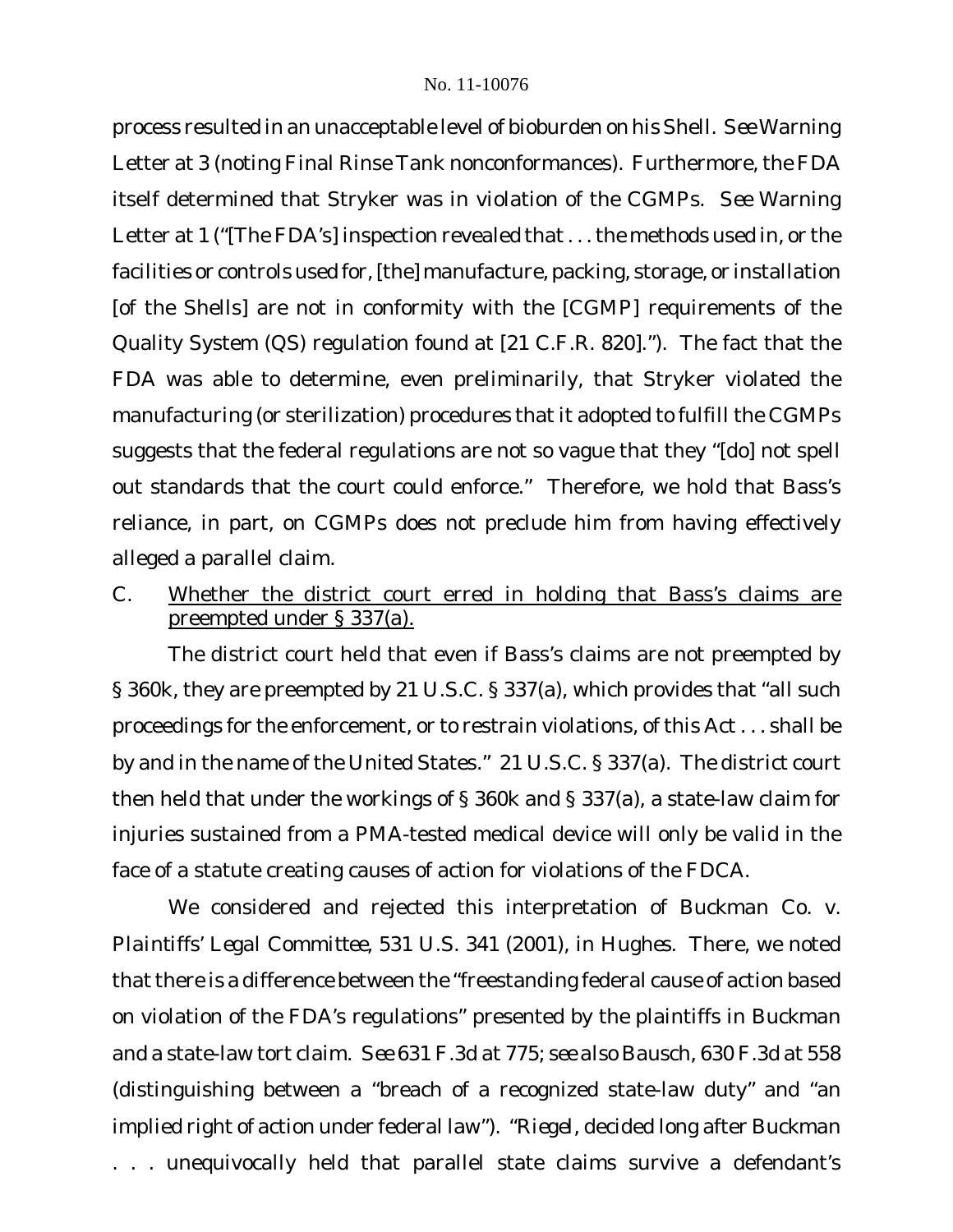preemption defense under the MDA . . . ." *Hughes*, 631 F.3d at 775. This case is premised on state-law tort claims rather than any duties independently created by FDA regulations.

Stryker argues that *Hughes* is distinguishable because it is based on Mississippi law, which could allow a plaintiff to show that a defendant violated its duty of care by proving a federal regulatory violation. Stryker asserts that under Texas law, "statutory and regulatory violations do not establish a violation of the state standard of care unless negligence per se applies." It contends that even if Bass pleaded negligence per se, Texas would not permit a showing of negligence per se based on FDCA violations.

We reject Stryker's attempt to distinguish *Hughes* on this basis; even if Stryker is correct that Bass may not rely on the theory of negligence per se, he may still have a negligence cause of action. Indeed, as noted by the Texas Supreme Court, "[n]egligence per se is a tort concept whereby a legislatively imposed standard of conduct is adopted by the civil courts as defining the conduct of a reasonably prudent person." *Carter v. William Sommerville & Son, Inc.*, 584 S.W.2d 274, 278 (Tex. 1979). "In such a case the jury is not asked to judge whether or not the defendant acted as a reasonably prudent person would have acted under the same or similar circumstances; the statute itself states what a reasonably prudent person would have done." *Id.* Even though Bass may not be able to rely on the theory of negligence per se to establish a violation of the standard of care, Bass has sufficiently alleged facts, which, if true, would support a claim that Stryker was negligent.

Indeed, it is evident from the Texas Supreme Court's discussion in Worthy *v. Collagen Corp.*, 967 S.W.2d 360 (Tex. 1998), that it would not disallow tort claims predicated on violations of FDA regulations. *Id.* at 372-77. *Purcel* also indicated that 21 U.S.C. § 337(a) did not preempt negligence and products liability causes of action under Texas law. *See* 2010 U.S. Dist. LEXIS 67109, at \*20-21. Yet another court concluded that "claims based on a manufacturer's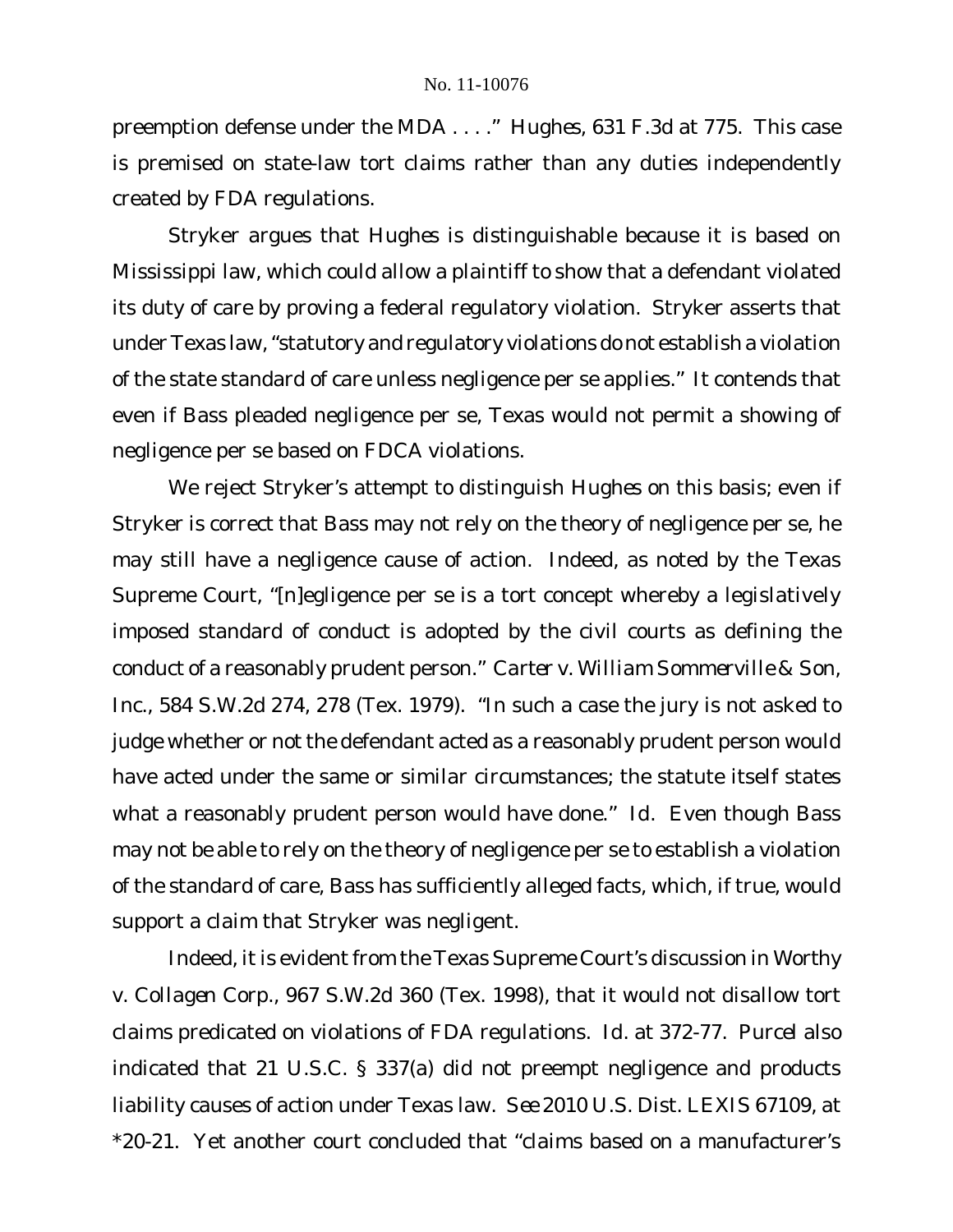failure to follow the FDA's regulations and procedures in manufacturing and marketing a device are not preempted." *Baker v. St. Jude Med., S.C., Inc.*, 178 S.W.3d 127, 138 (Tex. App.—Houston [1st Dist.] 2005, pet. denied). We therefore conclude that Bass's parallel state claims are not preempted by 21 U.S.C. § 337(a).

## D. Which claims survive?

Based on the above analysis, we conclude that the only claims that survive preemption are manufacturing defect claims premised on Stryker's alleged violations of the FDA regulations and requirements.

# *1. Strict Liability*

To plead a cause of action for strict liability under Texas law, Bass must plead that: (1) Stryker placed the Shells in the stream of commerce; (2) the Shells were in a defective or unreasonably dangerous condition; (3) there was a causal connection between the defect and his injury; and (4) the Shell was expected to and did reach him without substantial change in the condition in which it is sold. *See Hous. Lighting & Power Co. v. Reynolds*, 765 S.W.2d 784, 785 (Tex. 1988). Bass pleads two kinds of claims for strict liability: a manufacturing defect and a "marketing defect." Bass's manufacturing defect claims may proceed, because, as discussed above, to the extent they are premised on violations of FDA regulations, they are parallel claims that are not preempted. *See Purcel*, 2010 U.S. Dist. LEXIS 67109, at \*34. However, to the extent that Bass's claims are premised on a "marketing defect," Bass has not pleaded specific facts as to how the marketing of the Trident system violated FDA regulations; therefore, we affirm the district court's dismissal of those claims. *See In re Medtronic*, 623 F.3d at 1205 ("The FDA's PMA approval includes specific language for Class III device labels and warnings. Plaintiffs did not allege that Medtronic modified or failed to include FDA-approved warnings."); *Purcel*, 2010 U.S. Dist. LEXIS 67109, at \*20 ("Plaintiffs cite no federal requirement obligating [the manufacturer] to warn them that the devices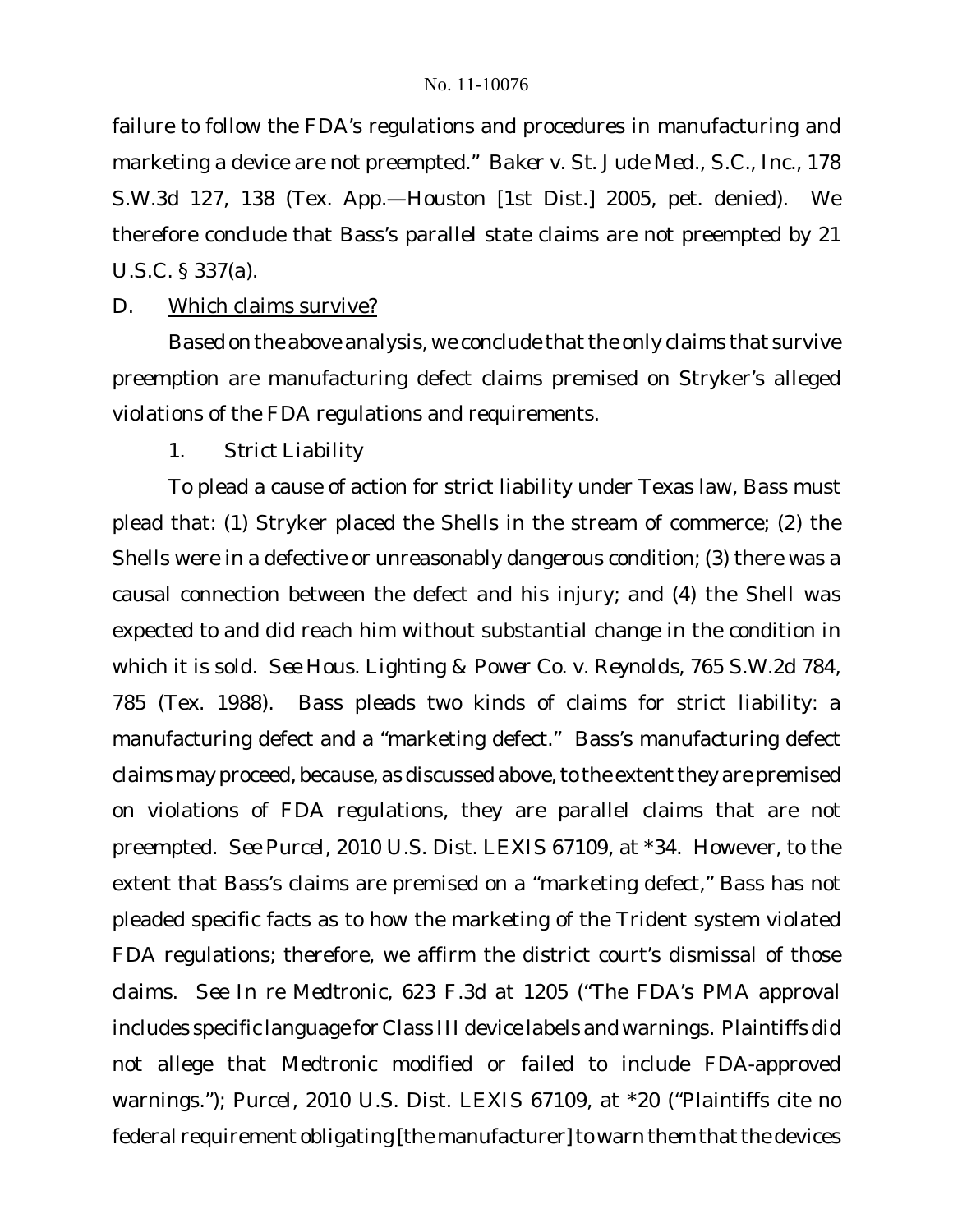were adulterated. These claims of . . . failure to warn impose a requirement in addition to those approved by the FDA—the duty to warn consumers if devices are adulterated—and are therefore preempted by § 360k(a).").

# *2. Negligence*

For the same reasons that the strict liability "marketing defect" claim is dismissed, we affirm the district court's dismissal of Bass's claims for negligence to the extent that they are premised on a failure to warn or improper marketing. Bass did not plead that Stryker failed to include FDA-approved warnings, and any claim that Stryker had a duty to warn consumers that the Shell was adulterated is preempted by § 360k(a). *Purcel*, 2010 U.S. Dist. LEXIS 67109, at  $*20.$ 

However, as discussed in detail above, Bass's negligent manufacturing claims survive, as they are parallel claims that do not impose different or additional requirements than the FDA regulations because Bass pleaded that Stryker failed to abide by the FDA regulations in the manufacture of the Shell. *Hughes*, 631 F.3d at 775-76; *Purcel*, 2010 U.S. Dist. LEXIS 67109, at \*12. Even if Bass cannot rely on the theory of negligence per se to prove his case, Texas law does allow "parallel" negligent manufacturing claims to proceed. *E.g.*, *Schronk v. City of Burleson*, No. 10-07-00399-CV, 2009 Tex. App. LEXIS 5654, at \*68 (Tex. App.—Waco July 22, 2009, pet. filed) (allowing a claim that a medical device was "defectively manufactured, designed, supplied, sold, or marketed to the City" to go forward); *Purcel*, 2010 U.S. Dist. LEXIS 67109, at \*34 (allowing plaintiff's negligent manufacturing claims to proceed under Texas law). Therefore, we hold that the district court erred in dismissing Bass's negligent manufacturing claims.

# *3. Express Warranty*

We agree with Medtronic that the express warranty claims cannot be used to impose requirements greater than that provided by the FDA regulations.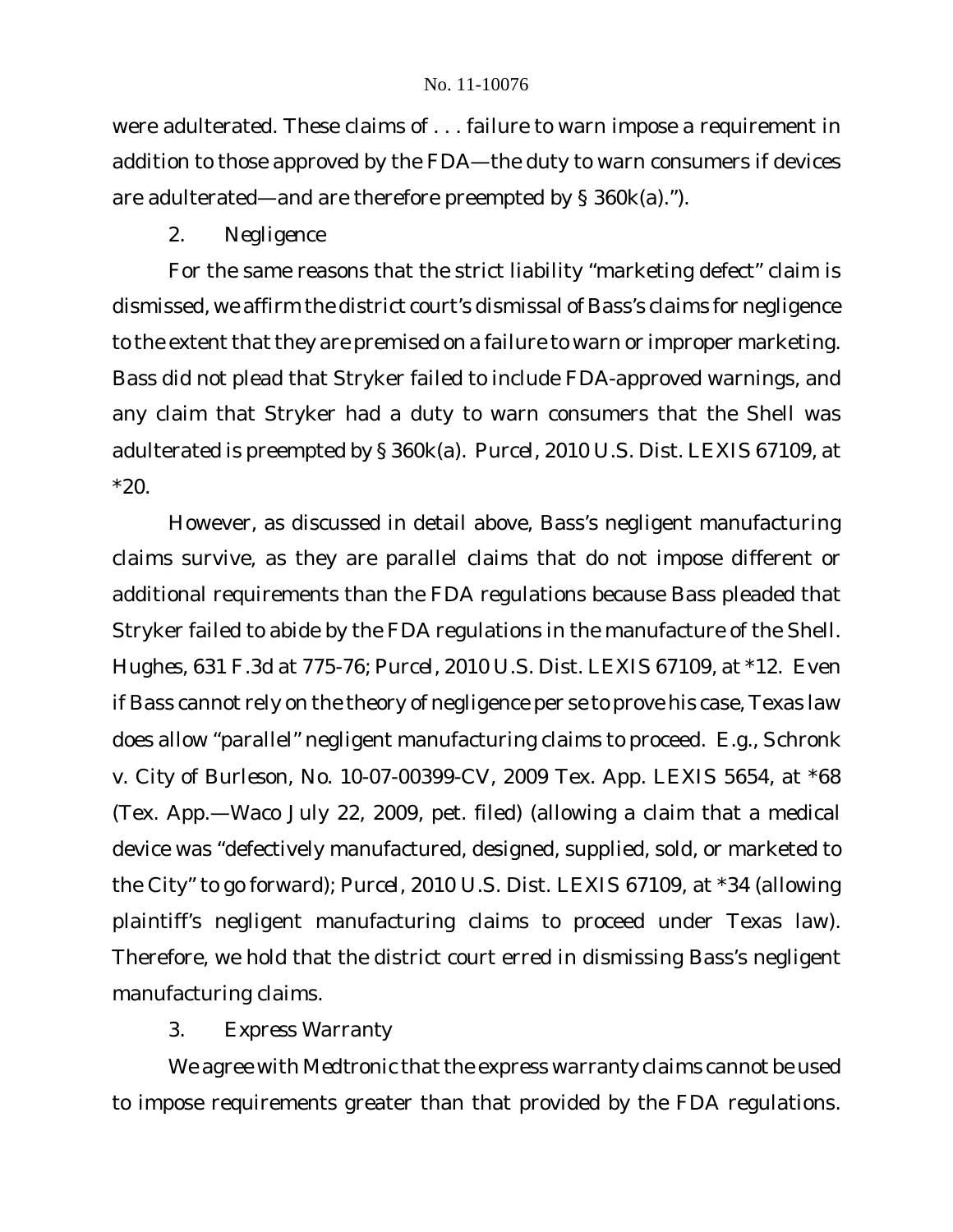*Medtronic*, 623 F.3d at 1207. To the extent that Bass is claiming that Stryker made some affirmative representation of compliance with FDA manufacturing processes, he has done so only in a wholly conclusory fashion. Therefore, we affirm the dismissal of Bass's express warranty claim. *See, e.g.*, *Purcel*, 2010 U.S. Dist. LEXIS 67109, at \*37; *Delaney*, 2009 U.S. Dist. LEXIS 16865, at \*16.

*4. Implied Warranties*

To prevail on a breach of the implied warranty of merchantability, a plaintiff must prove that: (1) "the defendant sold or leased the product to the plaintiff; (2) the product was unmerchantable; (3) the plaintiff notified the defendant of the breach; and (4) the plaintiff suffered injury." *Purcel*, 2010 U.S. Dist. LEXIS 67109, at \*23; *see also* TEX. BUS. & COM. CODE ANN. § 2.314 (West 2009). A product is unmerchantable if it is "unfit for its ordinary purpose." *Purcel*, 2010 U.S. Dist. LEXIS 37109, at \*23.

"To establish a breach of the implied warranty of fitness for a particular purpose, the plaintiff must establish that (1) the seller had reason to know any particular purpose for which the goods were required at the time of contracting and (2) the buyer was relying on the seller's skill or judgment to select or furnish suitable goods." *Hartford v. Lyndon-DFS Warranty Servs.*, *Inc.*, No. 01-08- 00398-CV, 2010 Tex. App. LEXIS 4241, at \*28-29 (Tex. App.—Houston [1st Dist.] May 28, 2010, no pet.); *see also* TEX. BUS. & COM. CODE ANN. § 2.315 (West 2009).

Some courts that have considered this issue have concluded that implied warranty claims are preempted because a finding that a product is unmerchantable or unfit for the purpose for which it is intended conflicts with the PMA process, through which the FDA has explicitly approved the device. *See Michael v. Shiley*, 46 F.3d 1316, 1325 (3d Cir. 1995); *King v. Collagen Corp.*, 983 F.2d 1130, 1135-36 (1st Cir. 1993). However, both *Michael* and *King* were decided before the Supreme Court's decisions in *Lohr* and *Riegel*. In *Riegel*, the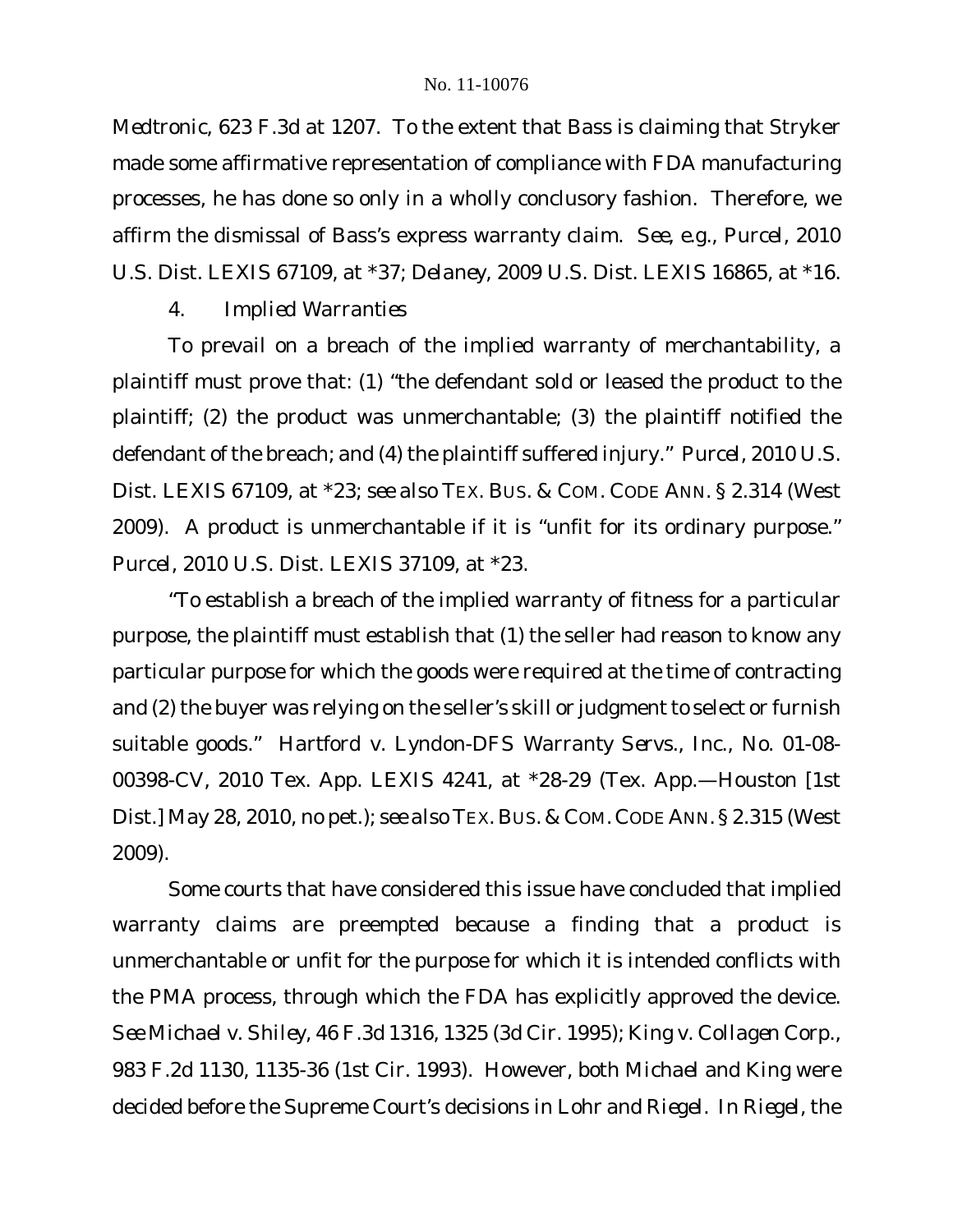Supreme Court affirmed the dismissal of the plaintiff's negligence, strict liability, and implied warranty claims, but noted that this was because the district court "interpreted the claims [in that case] to assert that Medtronic's device violated state tort law notwithstanding compliance with the relevant federal requirements . . . ." 552 U.S. at 330. The Court explicitly stated that "§ 360k does not prevent a State from providing a damages remedy for claims premised on a violation of FDA regulations; the state duties in such a case 'parallel,' rather than add to, federal requirements." *Id.*

Several courts that have addressed whether implied warranty claims are preempted after *Riegel* have determined that, to the extent the plaintiff relies on the failure to comply with the FDA's requirements in asserting its breach of implied warranty claim, such claims may proceed. *E.g., Hofts v. Howmedica Osteonics Corp.*, 597 F. Supp. 2d 830, 839-40 (S.D. Ind. 2009) (concluding that an implied warranty claim could proceed unless it "rested on allegations about standards other than those permitted by the FDA . . .")<sup>3</sup>; Gelber v. Stryker Corp., No. 09-Civ-1322, 2011 U.S. Dist. LEXIS 41758, at \*22 (S.D.N.Y. Apr. 18, 2011) (concluding that "Plaintiffs' implied warranty claims are not preempted to the extent they allege a defective manufacturing claim . . ."); *Purcel*, 2010 U.S. Dist. LEXIS 67109, at \*38-39; *Kallal v. Ciba Vision Corp.*, No. 09-CV-3346, 2010 U.S. Dist. LEXIS 56838, at \*8 (N.D. Ill. June 9, 2010) (concluding that the plaintiff's claims related to violation of a federal standard could proceed). Most post-*Riegel* cases that have found implied warranty claims preempted either concluded that

<sup>&</sup>lt;sup>3</sup> The court in *Hofts* relied in part on 21 C.F.R. §  $808.1(d)(1)$ , to conclude that the implied warranty claims were not preempted. 597 F. Supp. 2d at 839. Section 808.1(d)(1) states that "Section 521(a) [of the FDCA, or 21 U.S.C. § 360k] does not preempt State or local requirements of general applicability where the purpose of the requirement relates either to other products in addition to devices (e.g., requirements such as general electrical codes, and the Uniform Commercial Code (warranty of fitness)), or to unfair trade practices in which the requirements are not limited to devices." 21 C.F.R. § 808.1(d)(1). The Supreme Court rejected a similar argument in *Riegel*. 552 U.S. at 328-29. We do not address this issue, as we do not rely on this regulation in holding that Bass's implied warranty claims may proceed.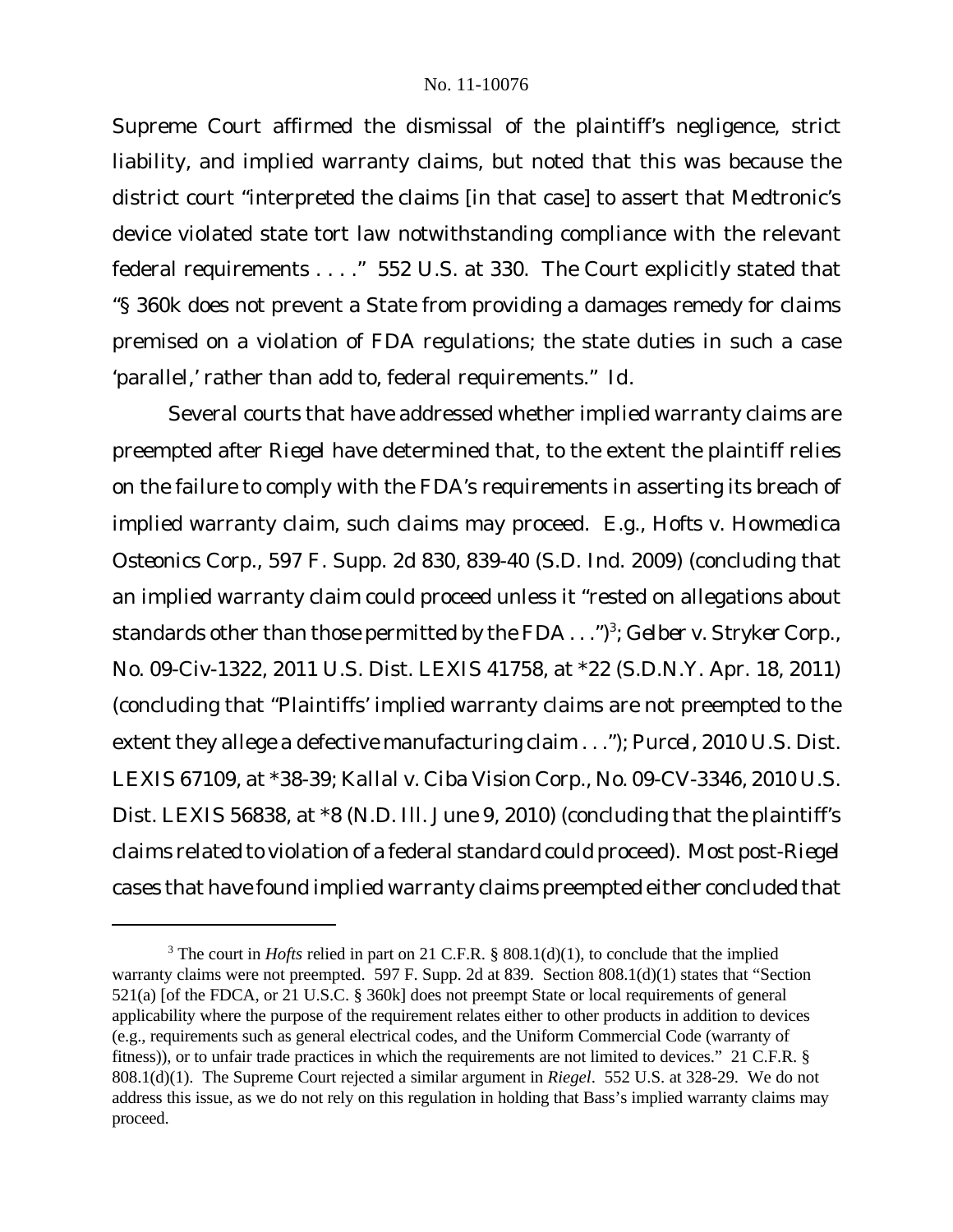the claims failed to rely on violations of the FDA's requirements, or the plaintiff pleaded that the defendants complied with the FDA's requirements. *E.g.*, *Horn v. Boston Sci. Neuromodulation Corp.*, No. CV409-074, 2011 U.S. Dist. LEXIS 102164, at \*16-19 (S.D. Ga. Aug. 26, 2011) (dismissing an implied warranty claim but stating that the claim would have survived if the plaintiff had properly pleaded a failure to comply with FDA requirements); *Walker v. Medtronic, Inc.*, No. 2:07-00317, 2010 U.S. Dist. LEXIS 125103, at \*21 (S.D. W. Va. Nov. 24, 2010) (finding that the implied warranty claim was preempted because there was no allegation of non-compliance with FDA standards); *Yost v. Stryker Corp.*, No. 2:09-Cv-28-FtM-29DNF, 2010 U.S. Dist. LEXIS 27079, at \*12-13 (M.D. Fla. Mar. 23, 2010) (same). *But see In re Medtronic, Inc. Sprint Fidelis Leads Prods. Liab. Litig.*, 592 F. Supp. 2d 1147, 1163-64 (D. Minn. 2009) (concluding that the plaintiff's implied warranty claim was preempted despite the plaintiff's allegation that the device was not manufactured in accordance with CGMPs), *aff'd*, 623 F.3d 1200 (8th Cir. 2010).

We agree with the courts that hold that an implied warranty claim is not preempted if the plaintiff alleges that the defendant violated federal requirements *and* can ultimately show a causal link between the violation and the breach of the implied warranty. If, however, the plaintiff claims that the defendant breached the implied warranty despite its compliance with FDA requirements, that claim is clearly preempted, as it would be "'different from, or in addition to,' the requirements imposed by federal law." *See Riegel*, 552 U.S. at 330 (quoting 21 U.S.C. § 360k(a)(1)).

Here, the issue is whether Bass sufficiently pleaded that his breach of implied warranty claims are causally related to Stryker's alleged violations of the FDA's requirements. Bass incorporated all of his factual allegations into his claim that Stryker breached the implied warranties of merchantability and fitness for a particular purpose, and he sets out that Stryker manufactured the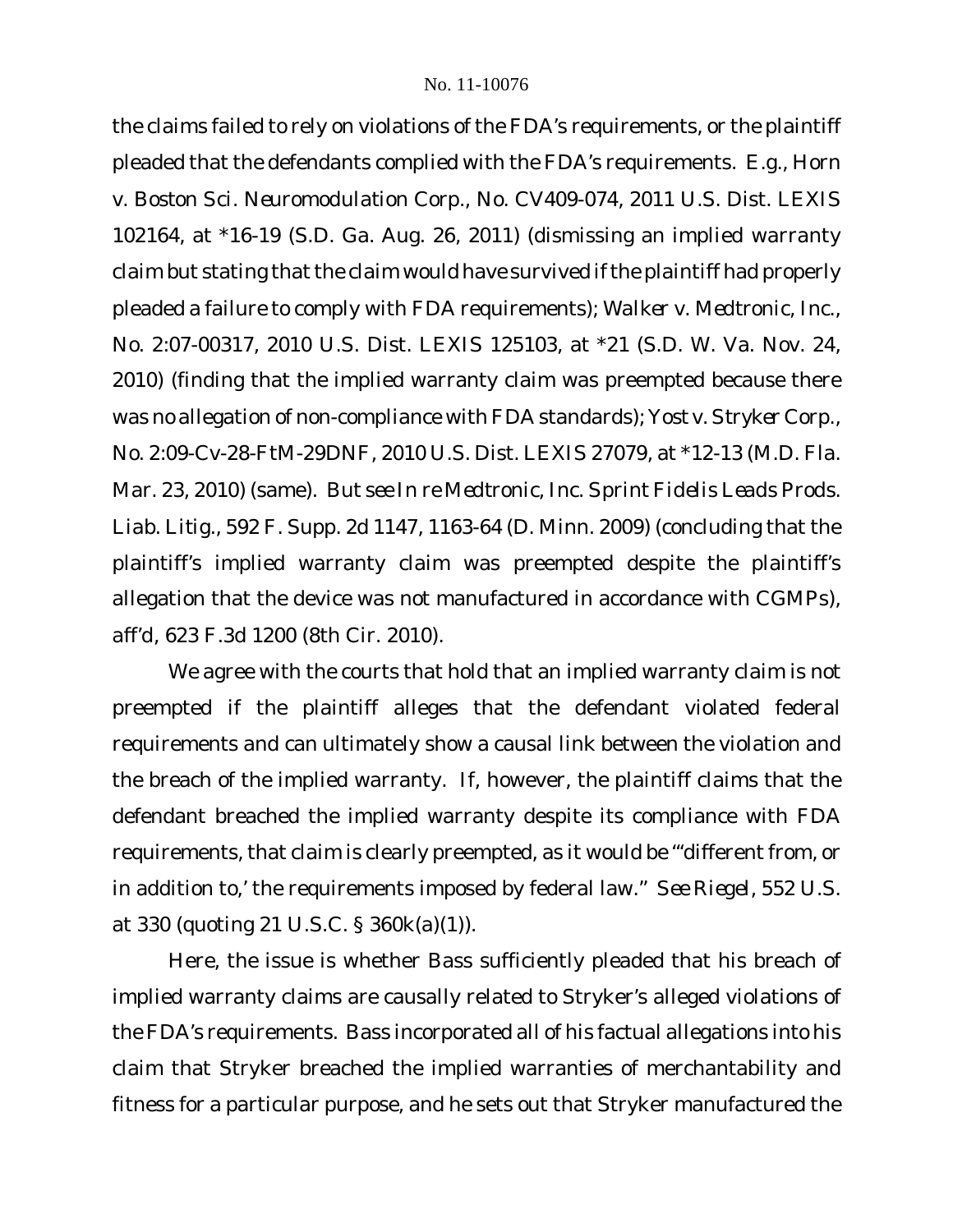Shell in violation of the FDA requirements and received the Warning Letter from the FDA because the Shell was "adulterated." Therefore, although this portion of the complaint is not a model of clarity, to the extent that he bases his breach of implied warranty claims on violations of federal requirements, those claims survive. To the extent he alleges that Stryker complied with the FDA requirements, his implied warranty claims are preempted.

## *5. DTPA*

Finally, Bass asserts a violation ofthe DTPA. Stryker's briefing before the district court noted that the Texas Supreme Court found that DTPA claims are preempted by the MDA in *Worthy.* 967 S.W.2d at 376-77. *Worthy* is distinguishable because the plaintiff in that case did not "contend that [the drug] was manufactured, marketed, or injected in her in any way other than that approved by the FDA." *Id.* at 376. Here, of course, Bass does allege that the Shell was manufactured in violation of FDA regulations.

It appears that Bass alleges two theories of violation of the DTPA: misrepresentation and breach of implied warranty. To the extent that Bass's claim relies on a misrepresentation, it is essentially asserting a failure to warn claim that is preempted for the reasons discussed above. To the extent that Bass's DTPA claim relies upon a breach of implied warranty, we allow it to go forward, subject to the limitations discussed in the implied warranty section above.

# **IV. CONCLUSION**

For the foregoing reasons, we AFFIRM the dismissal of Bass's strict liability, negligence, and DTPA claims inasmuch as they are premised on a failure to warn or a marketing defect; AFFIRM as to Bass's breach of express warranty claims; and REVERSE and REMAND the following: (1) Bass's strict liability claim, to the extent it is based on a manufacturing defect; (2) his negligent manufacturing claim; (3) his claim for breach of an implied warranty; and (4) his DTPA claim, to the extent that it relies on a breach of an implied